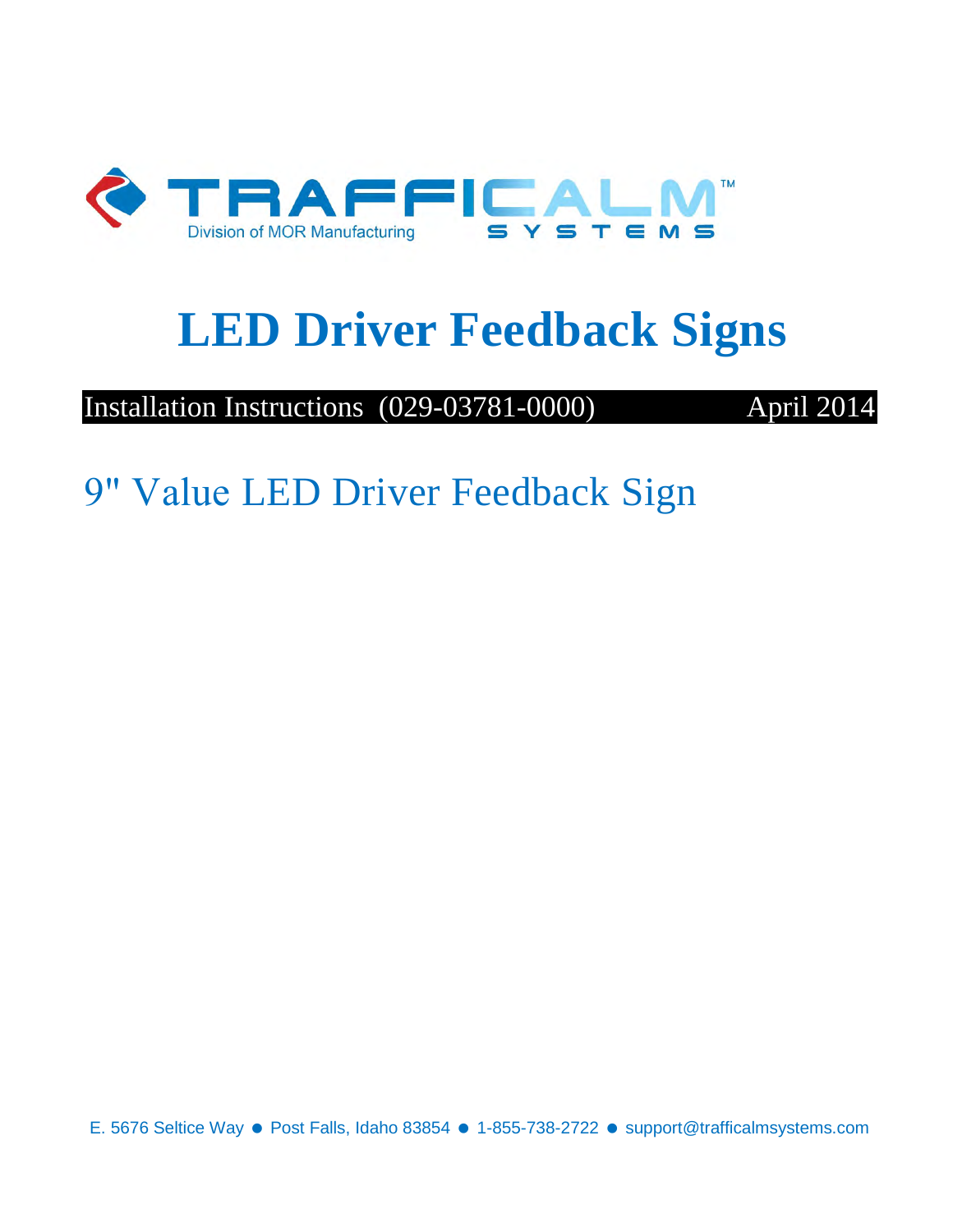### **Contents**

| 1.1                 |       |  |
|---------------------|-------|--|
| 1.2                 |       |  |
| 1.3                 |       |  |
| 1.4                 |       |  |
|                     |       |  |
| 2.1                 |       |  |
| 2.2                 |       |  |
| 2.3                 |       |  |
|                     | 2.3.1 |  |
| 2.4                 |       |  |
| 2.5                 |       |  |
|                     | 2.5.1 |  |
|                     | 2.5.2 |  |
|                     | 2.5.3 |  |
|                     | 2.5.4 |  |
|                     | 2.5.6 |  |
|                     |       |  |
| $\mathbf{3}$<br>3.1 |       |  |
| 3.2                 |       |  |
| 4                   |       |  |
| 4.1                 |       |  |
| 4.2                 |       |  |
| 4.3                 |       |  |
| 4.4                 |       |  |
|                     | 4.4.1 |  |
|                     | 4.4.2 |  |
|                     |       |  |
| 5.1                 |       |  |
|                     |       |  |
|                     | 5.1.1 |  |
|                     | 5.1.2 |  |
|                     | 5.1.3 |  |
|                     | 5.1.4 |  |
| 5.2                 |       |  |
|                     |       |  |
|                     |       |  |
|                     | 5.2.3 |  |
|                     | 5.2.4 |  |
|                     | 5.2.5 |  |
|                     | 5.2.6 |  |
|                     | 5.2.7 |  |
|                     | 5.2.8 |  |
|                     |       |  |
|                     | 5.2.9 |  |
|                     |       |  |
|                     |       |  |
| 6                   |       |  |
|                     |       |  |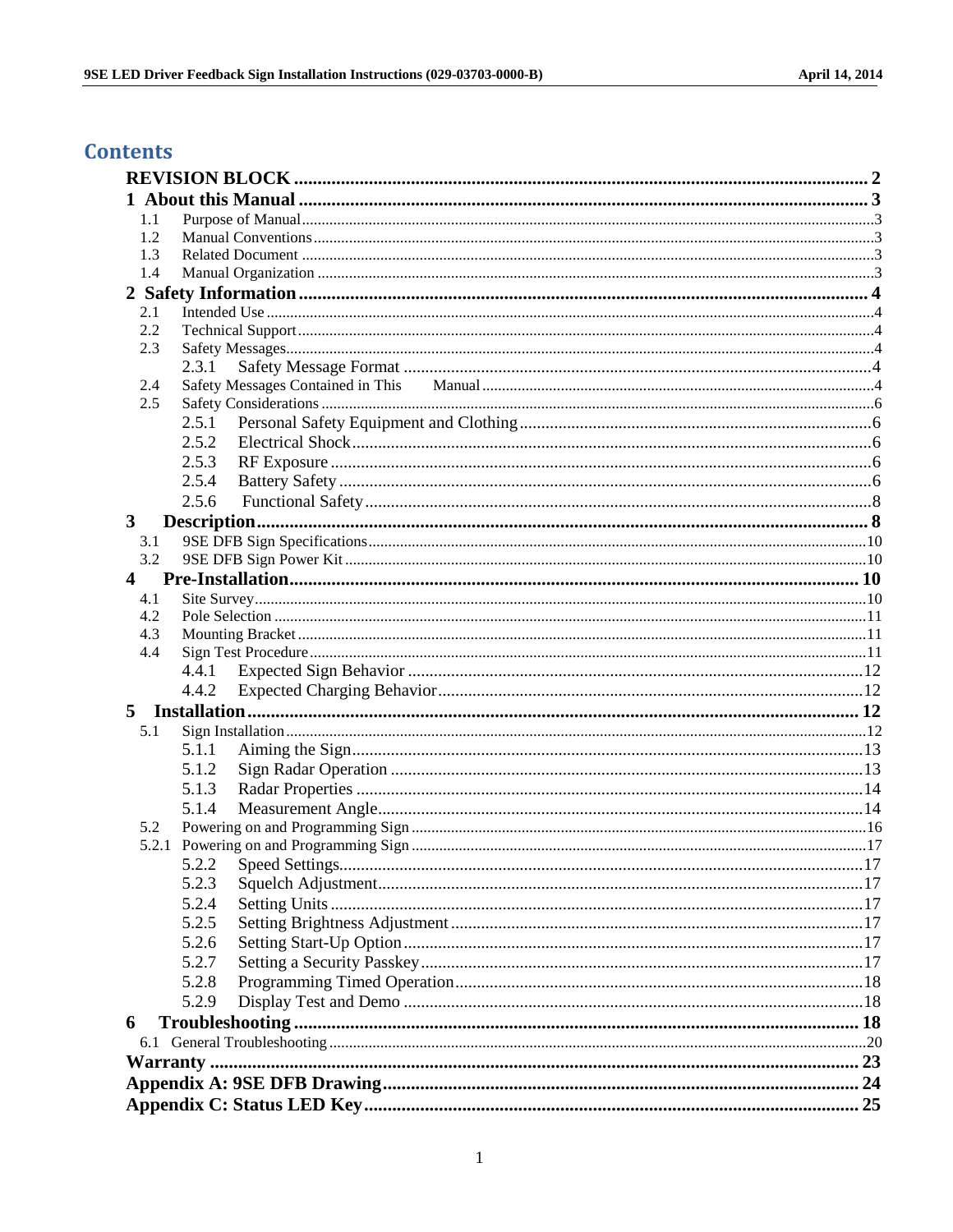### <span id="page-2-0"></span>**REVISION BLOCK**

| REV.     | <b>DESCRIPTION</b>  | <b>DATE</b> | <b>APPROVED</b> |
|----------|---------------------|-------------|-----------------|
| A        | Original Release    | 08/12/2012  |                 |
| $\bf{B}$ | Revised Section 5.2 | 4/14/14     | <b>AP</b>       |
|          |                     |             |                 |
|          |                     |             |                 |
|          |                     |             |                 |
|          |                     |             |                 |
|          |                     |             |                 |
|          |                     |             |                 |
|          |                     |             |                 |
|          |                     |             |                 |
|          |                     |             |                 |
|          |                     |             |                 |
|          |                     |             |                 |
|          |                     |             |                 |

 *TraffiCalm Systems products are built in an ISO9001 certified facility.*

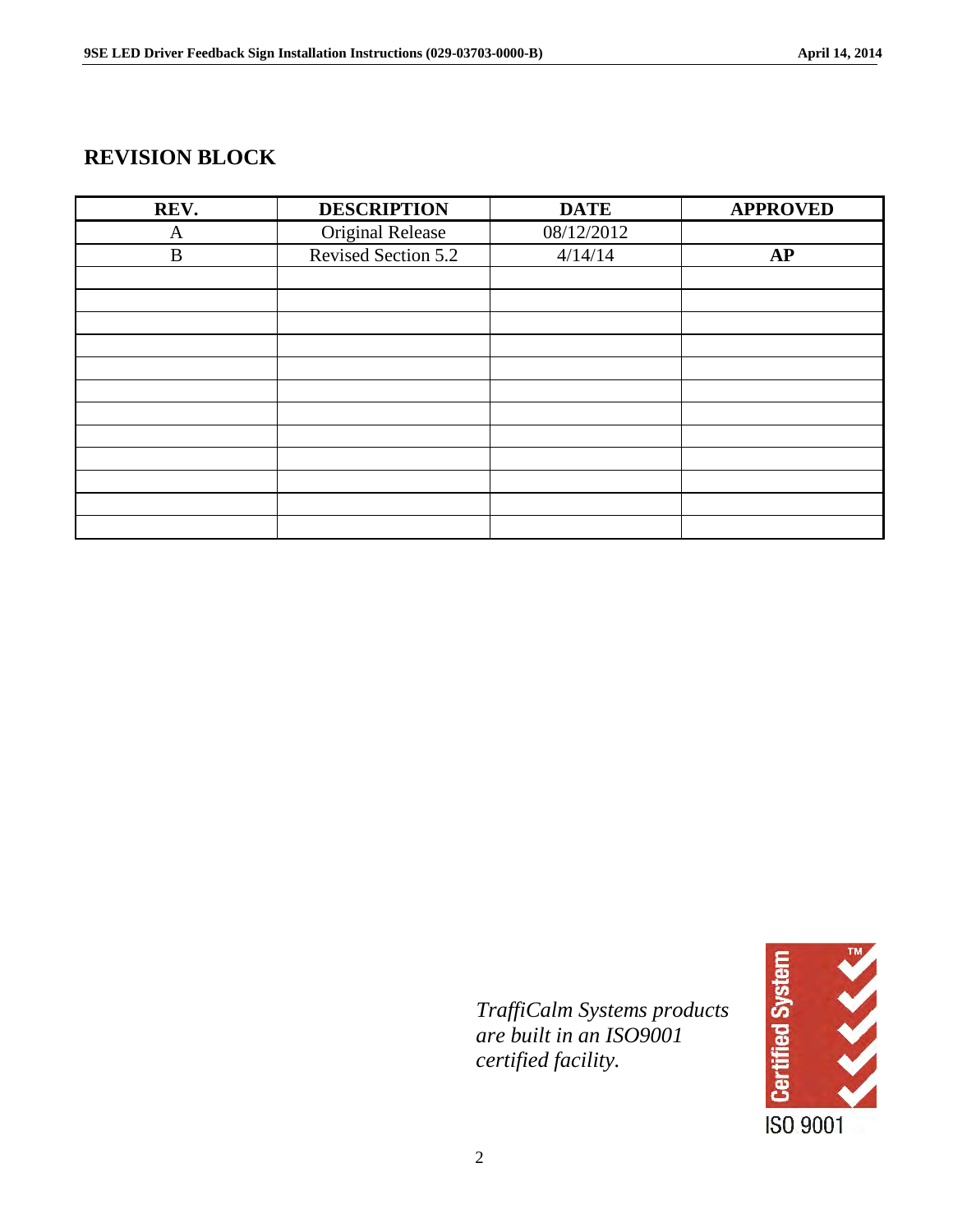### <span id="page-3-1"></span><span id="page-3-0"></span>**1 About this Manual**

### **1.1 Purpose of Manual**

This manual provides the installation and setup instructions for the TraffiCalm 9SE LED Driver Feedback Sign. This manual is intended for use by installers, maintenance personnel, and others who are responsible for the installation and maintenance of the driver feedback signs.

### <span id="page-3-2"></span>**1.2 Manual Conventions**

The conventions listed in Table 1-1 help to make this manual easier to use by presenting a uniform approach to the descriptions, phrases, and nomenclature.

### <span id="page-3-3"></span>**1.3 Related Document**

Other documents pertaining to Driver Feedback Signs (DFB) the supplemental installation guides for the solar and battery options not listed in this manual.

### <span id="page-3-4"></span>**1.4 Manual Organization**

This manual is divided into seven sections and two appendixes.

### **Section 1. About This Manual**

Contains information about the organization and content of this manual.

### **Section 2. Safety Information**

Contains important information about the safety messages, safety considerations, and procedures for installing this equipment.

### **Section 3. Description**

Describes the driver feedback sign and related accessories.

### **Section 4. Installation Requirements**

Describes the components, tools, and information you must have available before installing a DFB.

### **Section 5. Pre-Installation**

Describes tests used to verify that all of the sign's electrical components are functioning properly prior to installation.

#### **Section 6. Installation**

Describes system installation, startup, and operation for the 9SE DFB.

### **Section 7. Troubleshooting**

Contains general troubleshooting information for all DFB signs.

### **Appendix A. 9SE DFB Drawing**

Contains a drawing for the 18x24 inch driver feedback sign model.

### **Appendix B. Recommended External Beacon Wiring**

Contains recommended external beacon wiring drawings.

#### **Table 1-1. Manual Conventions**

| <b>Element</b> | <b>Convention</b>                       | <b>Example</b>                      |
|----------------|-----------------------------------------|-------------------------------------|
| Acronyms       | Uppercase                               | LED                                 |
| Abbreviations  | Lowercase                               | ms (milliseconds)                   |
|                | except where standard                   | Mb (megabits)                       |
|                | Usage is uppercase                      | MB (megabytes)                      |
| Model names    | First or formal reference; initial caps | TraffiCalm 9SE Driver Feedback Sign |
|                | Subsequent use or informal reference:   | Driver feedback sign, DFB or sign   |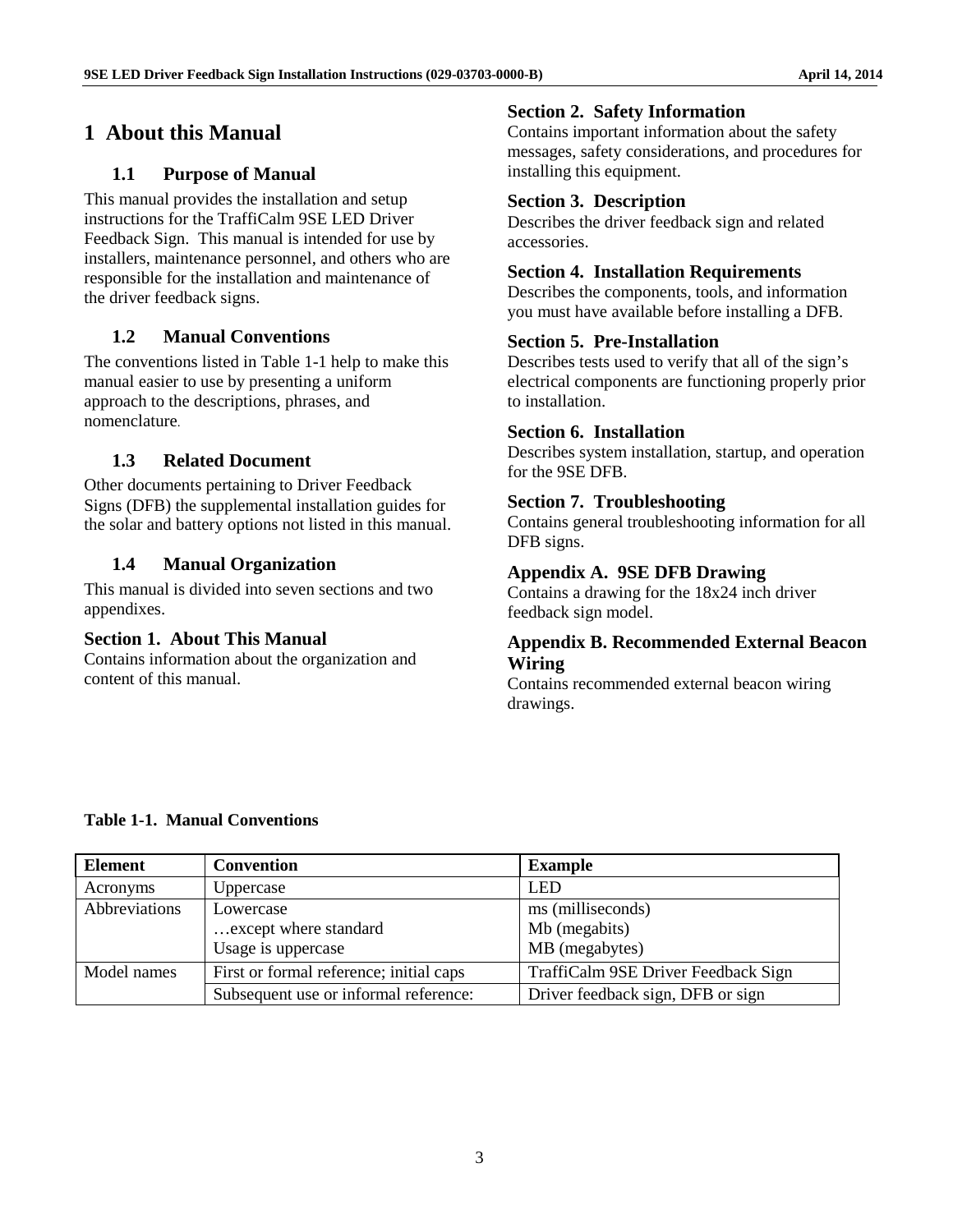### <span id="page-4-0"></span>**2 Safety Information**

We provide important safety information and warnings to assist you in understanding and avoiding potential harm to yourself, and possible damage to equipment during the installation of the Driver Feedback Sign. Although we have included many potential hazards you may encounter during the installation of this equipment, we cannot predict all of the possible hazards and this list should not be a substitute for your judgment and experience.

#### **Please read and observe all safety information and instructions in this manual before installing the system equipment. Also, save this installation manual for future reference.**

If you are unsure about any part of this installation or of the potential hazards discussed, please contact your supervisor immediately.

### <span id="page-4-1"></span>**2.1 Intended Use**

Driver feedback signs are intended to be used as a traffic calming tool, informing motorists of their actual speed in real-time.

### <span id="page-4-2"></span>**2.2 Technical Support**

If you have questions about the system, its use, or operation, please contact your local partner or call the TraffiCalm Technical Service department at 1- 855-738-2722, in the U.S.A. Technical service hours: Monday through Thursday, 7:00 AM to 5:00 PM and Friday from 7:00 AM to 12:00 PM Pacific Standard Time.

### <span id="page-4-3"></span>**2.3 Safety Messages**

We include safety messages in this manual to help you protect your safety and the safety of others. This section contains important information to help you recognize and understand these safety messages.

#### **Please read all messages before proceeding with the installation of this equipment.**

### <span id="page-4-4"></span>**2.3.1 Safety Message Format**

Safety messages are designed to alert you to potential hazards that can cause personal injury to you or others. They can also indicate the possibility of property damage.

Each safety message box contains the safety alert symbol $\Diamond$ : and one of three signal words:

DANGER, WARNING, or CAUTION; plus a safety message.

The signal words and symbols, and their meanings, are shown below:

### **DANGER**

The safety message is in this box.

**DANGER indicates a potentially hazardous situation, which, if not avoided, will result in death or serious injury and/or property damage.** 

### **WARNING**

The safety message is in this box.

**WARNING indicates a potentially hazardous situation, which, if not avoided, could result in death or serious injury and/or property damage.** 

### **CAUTION**

The safety message is in this box.

**CAUTION indicates a potentially hazardous situation, which, if not avoided, may result in minor or moderate injury and/or property damage.** 

In addition to the symbols and words explained above, each safety message identifies the hazard, describes what you can and should do to avoid the risk of exposure to the hazard, and tells the probable consequences of not avoiding the hazard.

### <span id="page-4-5"></span>**2.4 Safety Messages Contained in This Manual**

The following safety messages appear in this manual:

# **WARNING**

To reduce the risk associated with electric shock injury resulting from contacting highvoltage AC.

**-Turn OFF power before connecting wiring to the AC source**.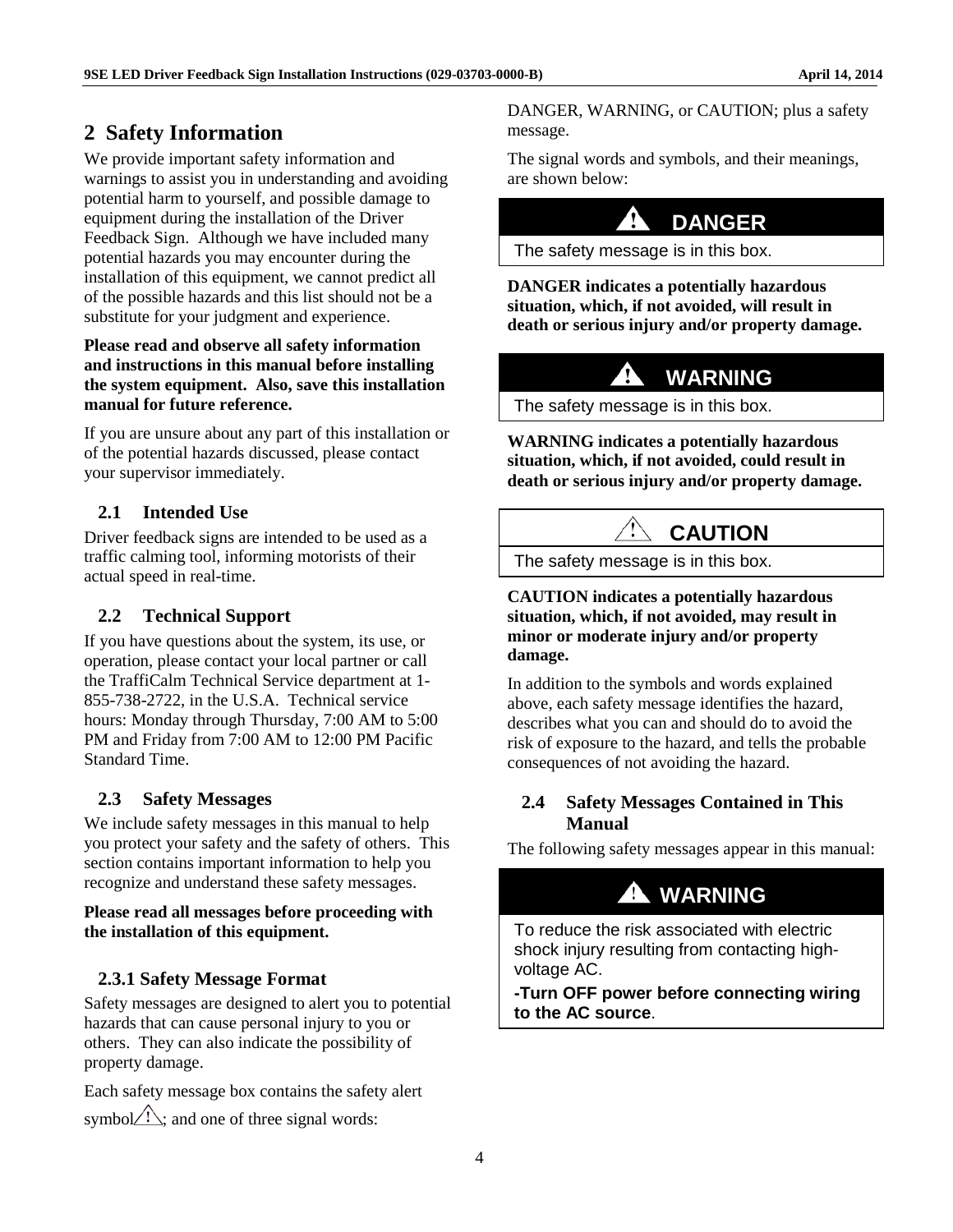# **WARNING**

To reduce the risk of electric shock related injury resulting from contacting hazardous AC voltage:

**- Portions of this equipment derive power from sources that have high voltage levels. These must be serviced by qualified personnel, who have previous training or certification to safely work on high voltage equipment.** 

 **Consult a Qualified Electrician.** 

# **A** WARNING

Battery acid may cause skin irritation and eye injury. **To reduce the risk of burns or other acid related injury resulting from handling lead-acid batteries:**

**-Wear gloves, goggles, and an apron when handling batteries**

**-Beware of cracked battery cases**

**-Handle batteries with care.**

# **WARNING**

To reduce the risk of burns or other acidrelated injury resulting from exploding batteries:

**-Always use the recommended charging systems with this product.**

# **A** WARNING

To reduce the risk associated with contamination of water supplies resulting from improper disposal of batteries containing lead and acid:

**-Please dispose of batteries in accordance with all local government laws and regulations**.

### **CAUTION**

Radar RF energy can be harmful to the eyes. **To reduce exposure to the risk of RF energy, do not stare into the radar antenna. Keep a minimum safe distance of 20cm (8-inches) from display face.**

### **IMPORTANT**

**Cleaning screen surfaces with solvents may damage the screening ink.**

# **CAUTION**

An accidental short circuit may instantly heat conductive jewelry, tools, and surrounding objects to skin-searing temperatures. **To reduce this risk when working around batteries:**

**-Keep tools, jewelry, and other conductive objects away from the battery terminals.**

# **WARNING**

To reduce the risk of impact hazards resulting from falls, accident with a passing vehicle, and/or from unstable equipment:

**-Use appropriate work zone traffic control methods, equipment, and procedures**.

# **CAUTION**

Strain or back injury may result from lifting equipment improperly. **To reduce the risk of strain or back injury, use proper lifting techniques and have adequate help.** 

# **CAUTION**

To avoid the possibility of injury due to falling or unstable equipment:

**-Be certain the sign is mounted to an appropriately rated pole or equivalent mounting surface.**

**-Use appropriately rated mounting hardware.**



# **A WARNING**

### **Pinch Points.**

Moving part can crush or cut. **KEEP CLEAR.**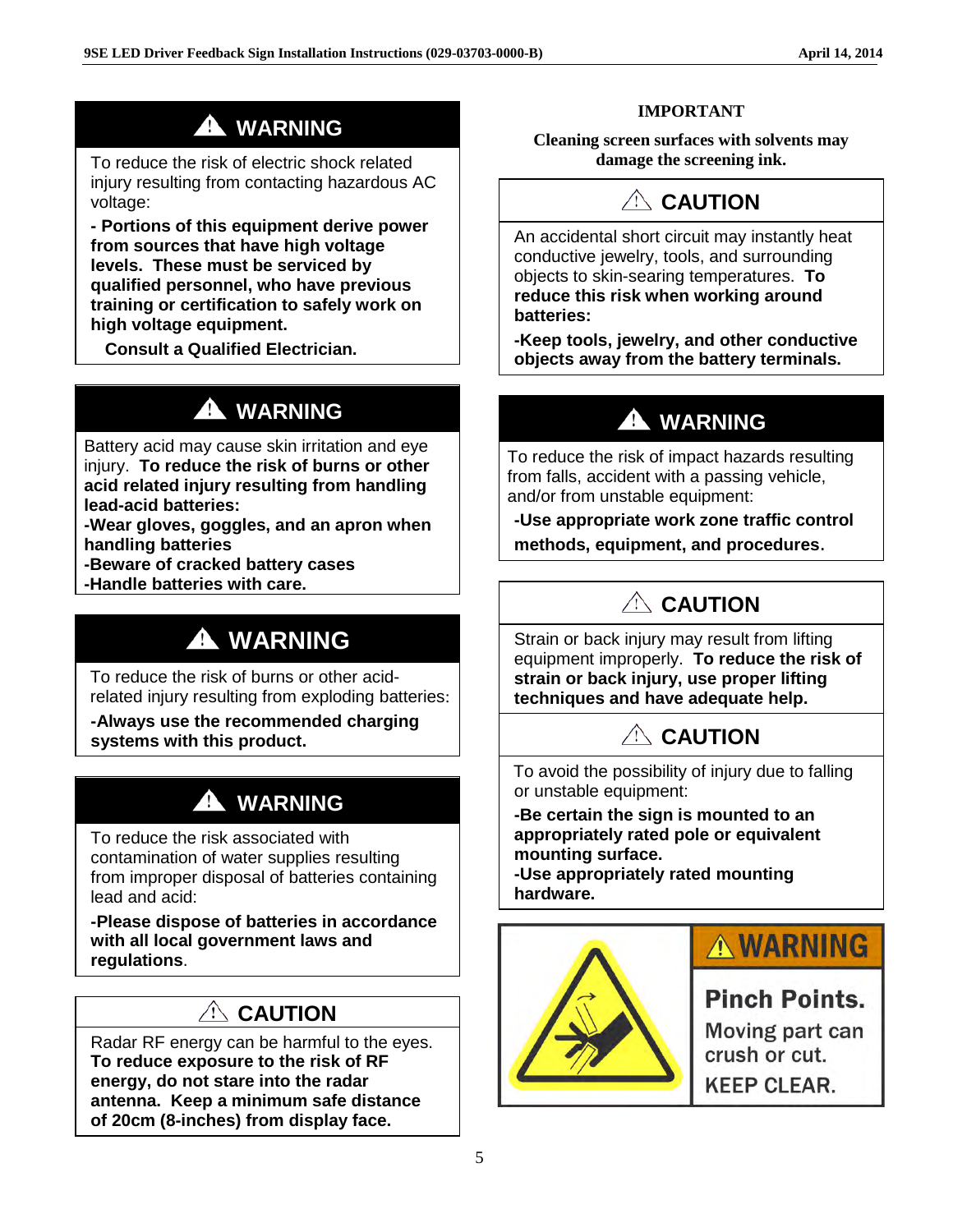### **2.5 Safety Considerations**

<span id="page-6-0"></span>Please consider the following safety issues before servicing TraffiCalm Driver Feedback Signs.

Although we have compiled this list of common safety considerations, it should not be considered as complete. It is not intended to take the place of your good judgment, training, and experience. Choose the right equipment for the job. If you are unsure of which safety equipment is recommended or appropriate for the job, ask your supervisor or foreman.

### <span id="page-6-1"></span>**2.5.1 Personal Safety Equipment and Clothing**

Personal safety equipment and clothing including high visibility vests, hard hats, gloves, electrical shock or electrocution protection clothing and equipment, safety shoes, safety glasses, face shields, goggles, and hearing protection devices are just some of the items available to you.

### <span id="page-6-2"></span>**2.5.2 Electrical Shock**

As a trained installer of electrical equipment you are aware of the dangers associated with servicing electrical devices. Always be sure that the power to the equipment, and all associated equipment, is turned off before beginning any procedure. Use the equipment, techniques, and procedures that you learned during your training or apprenticeship or other electrical industry recognized safety procedures.

# **A** WARNING

To reduce the risk associated with electric shock injury resulting from contacting highvoltage AC.

**-Turn OFF power before connecting wiring to the AC source**.

# **WARNING**

To reduce the risk of electric shock related injury resulting from contacting hazardous AC voltage:

**-Portions of this equipment derive power from sources that have high voltage levels. These must be serviced by qualified personnel, have previous training or certification to safely work on high voltage equipment.** 

<span id="page-6-3"></span>Consult a Qualified Electrician.

### **2.5.3 RF Exposure**

This product uses devices that radiate RF energy in the course of normal operation. Always maintain a safe working distance from the display face of 20cm (8-inches) minimum, when display is powered.

# **CAUTION**

Radar RF energy can be harmful to the eyes. **To reduce exposure to the risk of RF energy, do not stare into the radar antenna. Keep a minimum safe distance of 20cm (8-inches) from display face.**

### <span id="page-6-4"></span>**2.5.4 Battery Safety**

#### A  **WARNING**

Batteries may produce an explosive gas under some conditions. This gas may easily be ignited by a spark or flame as you work near the battery.To reduce this risk of explosion:

- **-Disconnect the battery**
- **-Work in a well-ventilated area**
- **-Avoid the use of devices that create sparks or use open flames**

**-Use appropriate personal safety equipment and clothing**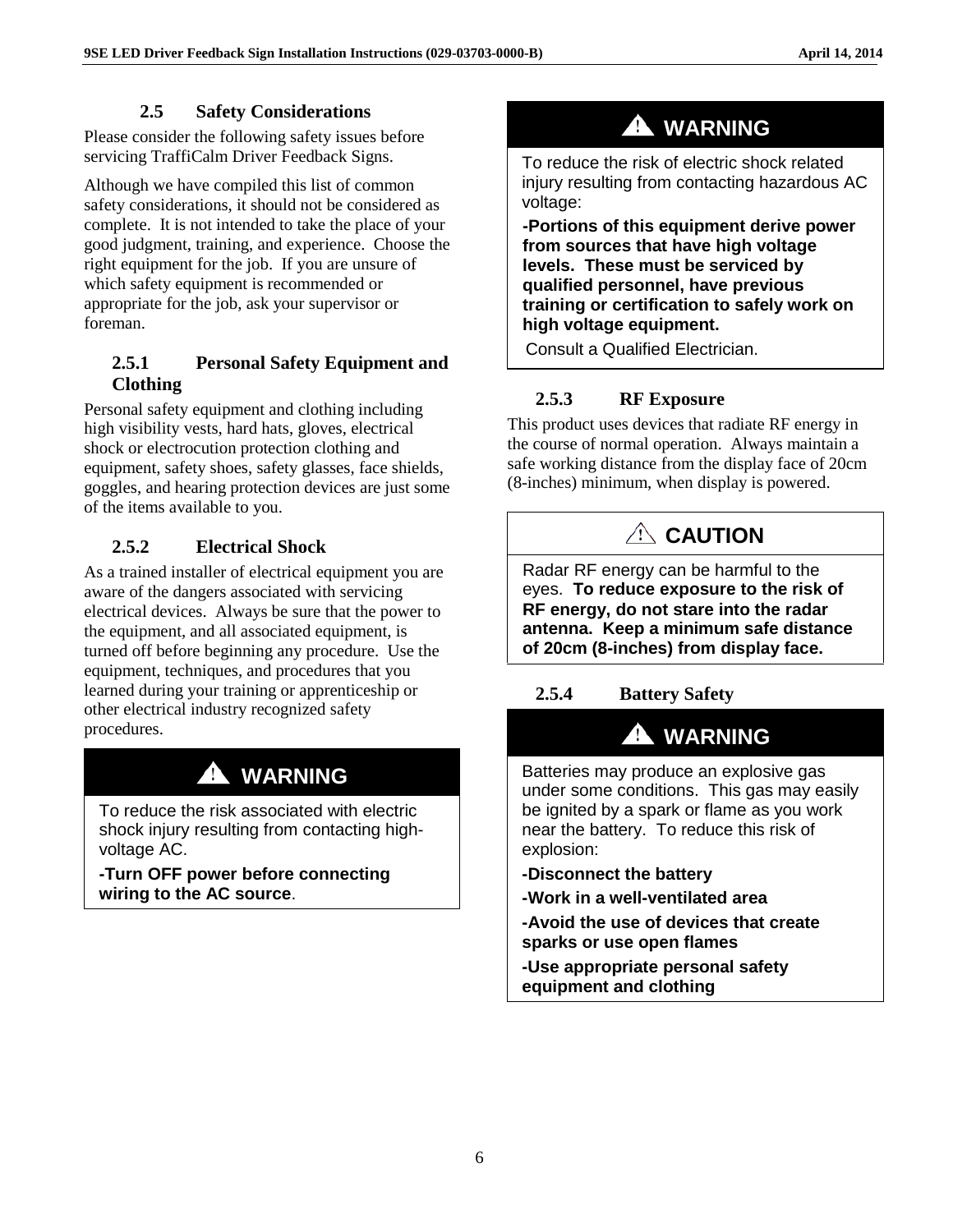# **WARNING**

Battery acid may cause skin irritation and eye injury. **To reduce the risk of burns or other acid related injury resulting from handling lead-acid batteries:**

**-Wear gloves, goggles, and an apron when handling batteries**

**-Beware of cracked battery cases**

**-Handle batteries with care.**

# **WARNING**

To reduce the risk of burns or other acidrelated injury resulting from exploding batteries:

**-Always use the recommended charging systems with this product.**

# **A** WARNING

To reduce the risk associated with contamination of water supplies resulting from improper disposal of batteries containing lead and acid:

**-Please dispose of batteries in accordance with all local government laws and regulations**.

# **CAUTION**

An accidental short circuit may instantly heat conductive jewelry, tools, and surrounding objects to skin-searing temperatures. **To reduce this risk when working around batteries:**

**-Keep tools, jewelry, and other conductive objects away from the battery terminals.**

### **2.5.5 Mechanical Safety**

# **WARNING**

To reduce the risk of impact hazards resulting from falls, accident with a passing vehicle, and/or from unstable equipment:

**-Use appropriate work zone traffic control methods, equipment, and procedures**.

### $\sqrt{2}$  CAUTION

Strain or back injury may result from lifting equipment improperly. **To reduce the risk of strain or back injury, use proper lifting techniques and have adequate help.**

# **CAUTION**

To avoid the possibility of injury due to falling or unstable equipment:

**-Be certain the sign is mounted to an appropriately rated pole or equivalent mounting surface.**

**-Use appropriately rated mounting hardware.**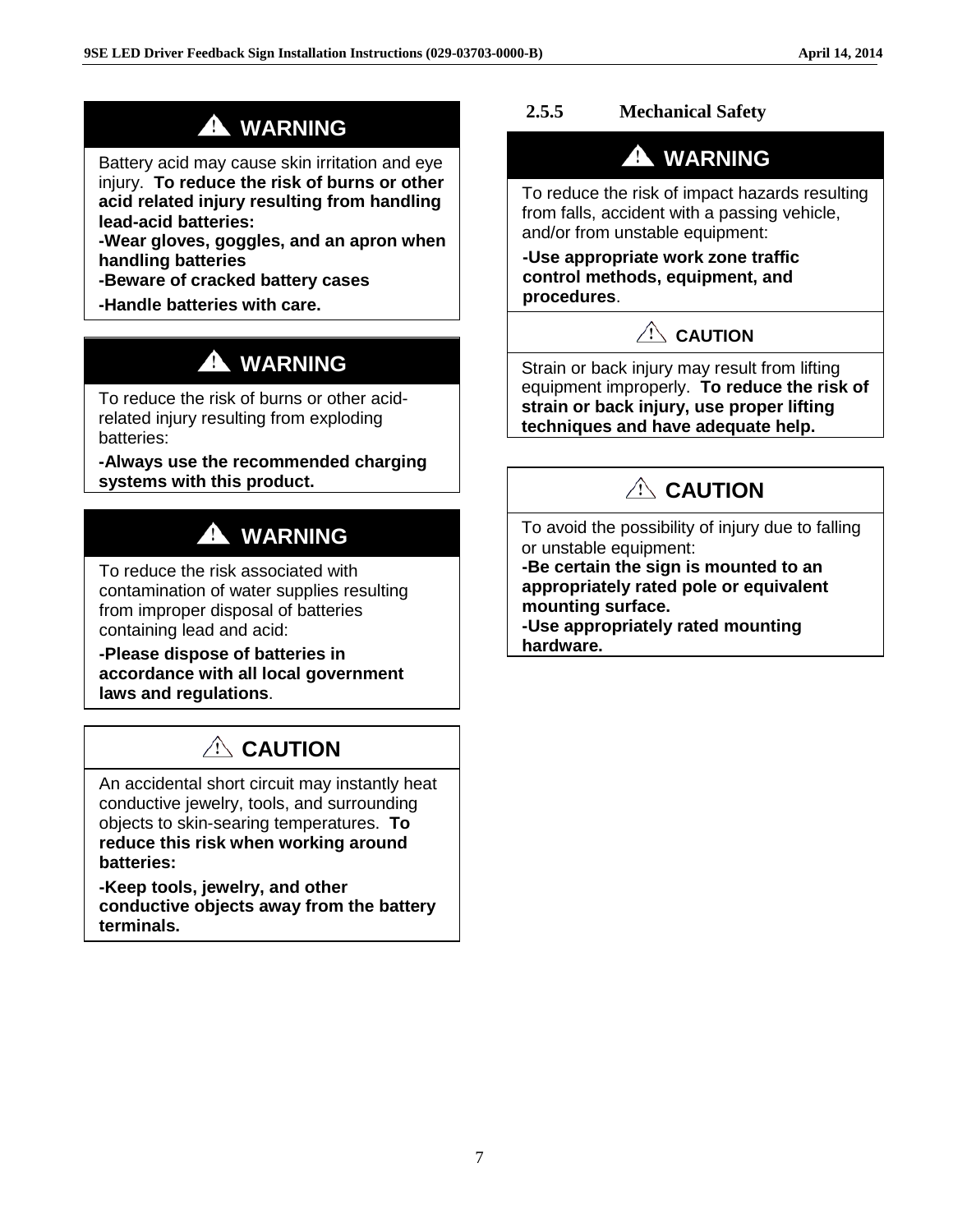### **NOTICE**

**This equipment generates, uses, and can radiate radio frequency energy and, if not installed and used in accordance with the instruction manual, may cause harmful interference to radio communications. However, there is no guarantee that interference will not occur in a particular installation. If this equipment does cause harmful interference to radio or television reception, which can be determined by turning the equipment off or on, the user is encouraged to try to correct the interference by one or more of the following methods:**

- **Reorient or relocate the receiving antenna.**
- **Increase the separation between the equipment and the receiver.**
- **Connect the equipment on an outlet separate from that to which the receiver is connected.**
- **Consult an experienced radio/TV technician for help.**

**CAUTION: Changes or modifications not expressly approved by TraffiCalm could void the user's authority to operate the equipment!**

### <span id="page-8-0"></span>**2.5.6 Functional Safety**

### **WARNING**

The beacon outputs of this display should not be used as the only means to notify drivers of speed limit changes in school or work zones.

**- Use an approved safety device or signage to notify drivers of traffic zone changes that may affect the safety of pedestrians, workers, or drivers.**

### <span id="page-8-1"></span>**3 Description**

TraffiCalm Driver Feedback Signs offer an innovative traffic calming solution to vehicle speed management problems. The Driver Feedback Sign (Figure 3-1) is a fully self-contained, numeric sign. The sign's LED display provides "real-time speed" to drivers within the sign's radar detection zone. If the vehicle speed exceeds the programmed speed limit, LEDs will flash to alert the driver of the speed violation.

Driver Feedback Signs present the driver with a highly visible display in the daytime or nighttime and under all weather conditions using high output LED's with photocell controlled automatic dimming. The automatic dimming provides the following benefits:

- Reduces power consumption and extends LED life
- Prevents "blooming" at night
- Provides excellent visibility in all conditions

The construction of the sign presents an easy installation with an environmentally protected electronics control system, which incorporates the battery power supply, that mounts onto the pole mount with two bolts and an optional lock (Figure 3- 2).

The net effect is a driver feedback sign that is reliable and highly visible in all conditions. The Driver Feedback Sign in combination with a passive sign, which posts a regulatory speed, is an effective traffic calming tool designed to help reduce roadway speeds by enhancing a driver's speed awareness. Public safety is increased when roadway speeds are reduced.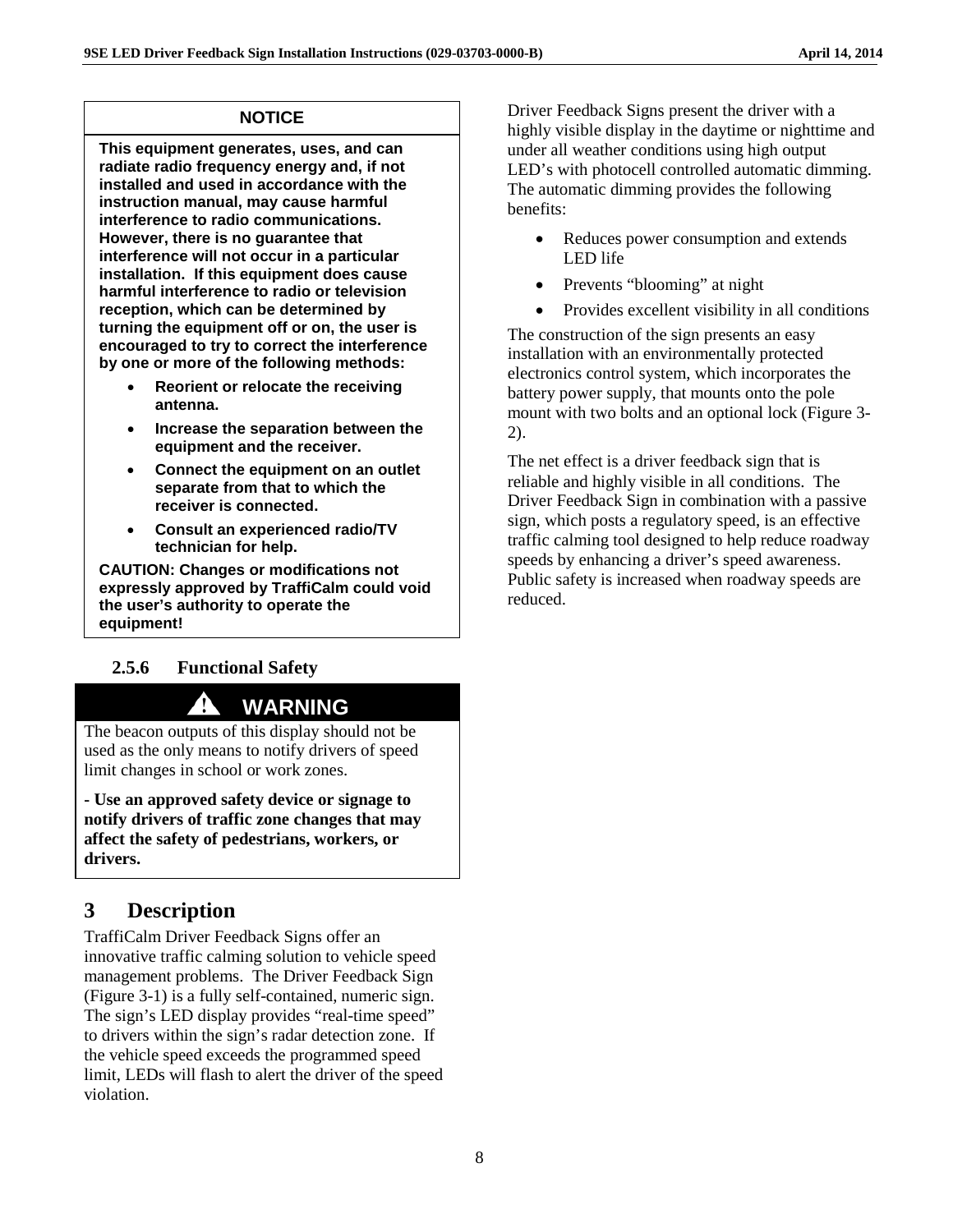

Figure 3-1. Driver Feedback Sign Figure 3-2. Easy Removal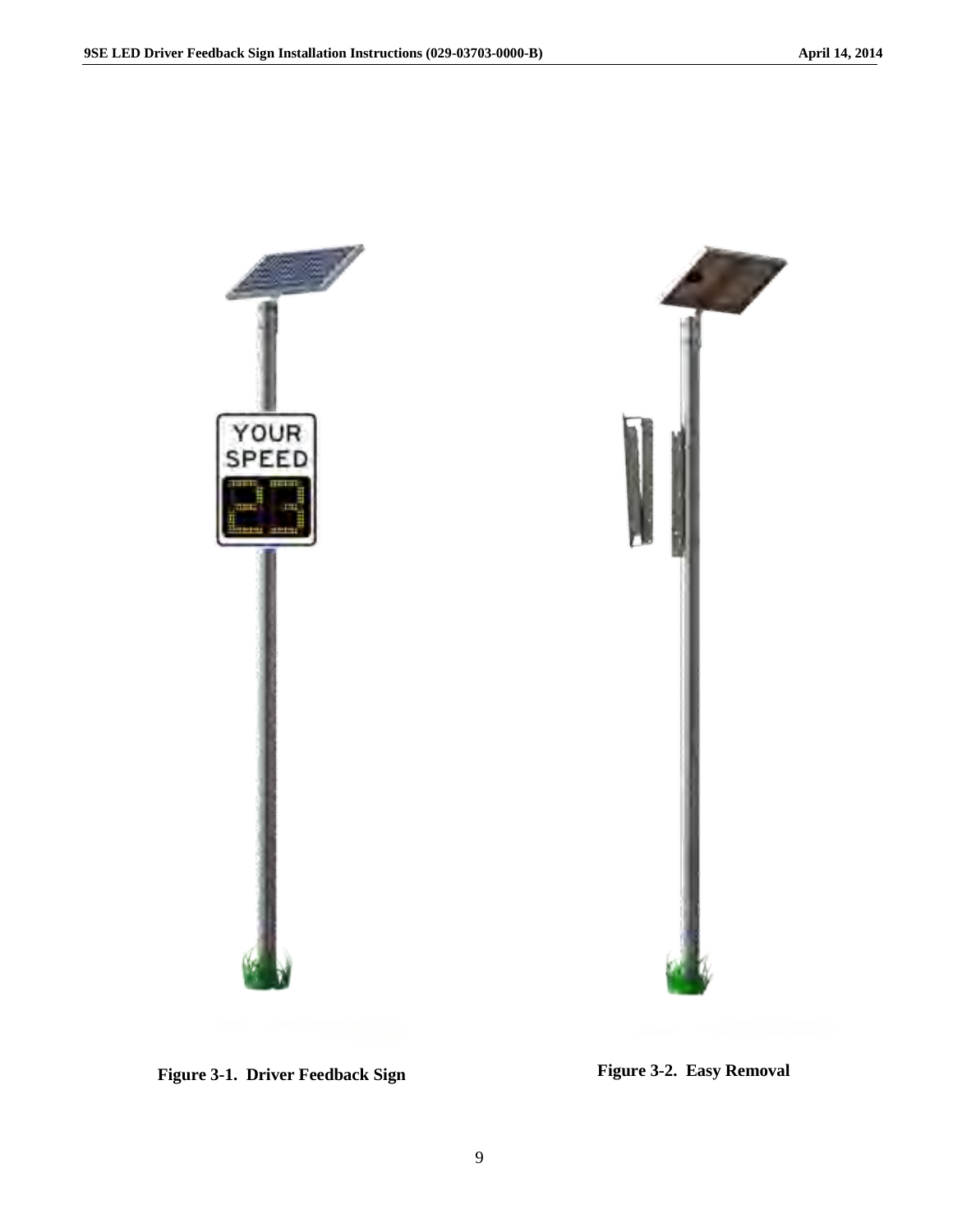### <span id="page-10-0"></span>**3.1 9SE DFB Sign Specifications Electrical**

#### Solar Charger

Maximum power point tracking: 17.2VDC

Maximum input Wattage: 60W

Maximum Output: 14.6VDC

Temperature compensated and protected

#### **Operating Environment**

Temperature range: -34ºC to +74°C Ambient

 $-29.2$ <sup>o</sup>F to  $+165.2$ <sup>o</sup>F

Humidity: 95% Non-condensing

#### **Radar**

Frequency: K-band (24.125 GHz)

Cone of View: 30 deg

Detection range: approx. 400 ft (+400/-100)

#### **Sign Size**

18 inches wide

24 inches high

1.75 inches thick

#### **Sign Weight**

20 lbs

#### **Communications**

IR Remote

Configurable Parameters Using IR Remote

- Below minimum blank display
- At speed limit  $+1$  blinking display (2Hz cycle)
- At speed limit  $+4$  increasing blinking display (three increments up to 5hz at speed limit  $+12$ )
- Above maximum speed blank display
- Radar squelch (sensitivity)
- Units (MPH/KPH)
- Brightness offset
- Security PASSKEY (5-Digits)
- Simple, 24hr On/Off schedule
- Schedule Delay

### <span id="page-10-1"></span>**3.2 9SE DFB Sign Power Kit**

The 9SE Sign is designed for use with the included solar panel, mounting system, conduit, and enclosed battery.

The following tables contain the specifications for the solar panels and the batteries.

|  | <b>Table 3-2. Solar Panel Specification</b> |
|--|---------------------------------------------|
|  |                                             |

| <b>Rated Power (Watts)</b>                         |       | 20    |      |
|----------------------------------------------------|-------|-------|------|
| <b>Operating Voltage (Volts)</b>                   | 17.2V |       |      |
| <b>Operating Current (Amps)</b>                    | 1.16A |       |      |
| <b>Open Circuit Voltage</b><br>(Volts)             | 21.6V |       |      |
| <b>Short Circuit Current</b><br>(Amps)             | 1.31A |       |      |
| <b>Minimum blocking diode</b><br>(Amps)            |       | 6A    |      |
| <b>Dimensions (Inches)</b><br>Width, Height, Depth | 14.06 | 22.68 | 1.18 |
| Weight (lbs/kgs)                                   |       | 6.17  |      |

#### **Table 3-4. Battery Specification**

| <b>Type</b>                | <b>NiMH</b> |            |  |
|----------------------------|-------------|------------|--|
| 20 Hr Rate (AH)            | 20AH        |            |  |
| <b>Dimensions (Inches)</b> | $7 - 5/8$   | $5 - 3/16$ |  |
| Width, Height, Depth       |             |            |  |

### <span id="page-10-2"></span>**4 Pre-Installation**

The 9SE Driver Feedback Sign should be installed on roadway sections that provide the most benefit to the public. Once an installation site has been selected, it should be verified with a site survey.

Also, prior to installation, the sign should be tested to verify that the sign's electrical components are functioning properly and that the sign was not damaged during shipping.

If any of the tests performed fail, refer to the troubleshooting section of this manual to diagnose the problem.

#### <span id="page-10-3"></span>**4.1 Site Survey**

Before installing the Driver Feedback Sign, an installation site must be selected. It is very important to select a site with the following characteristics: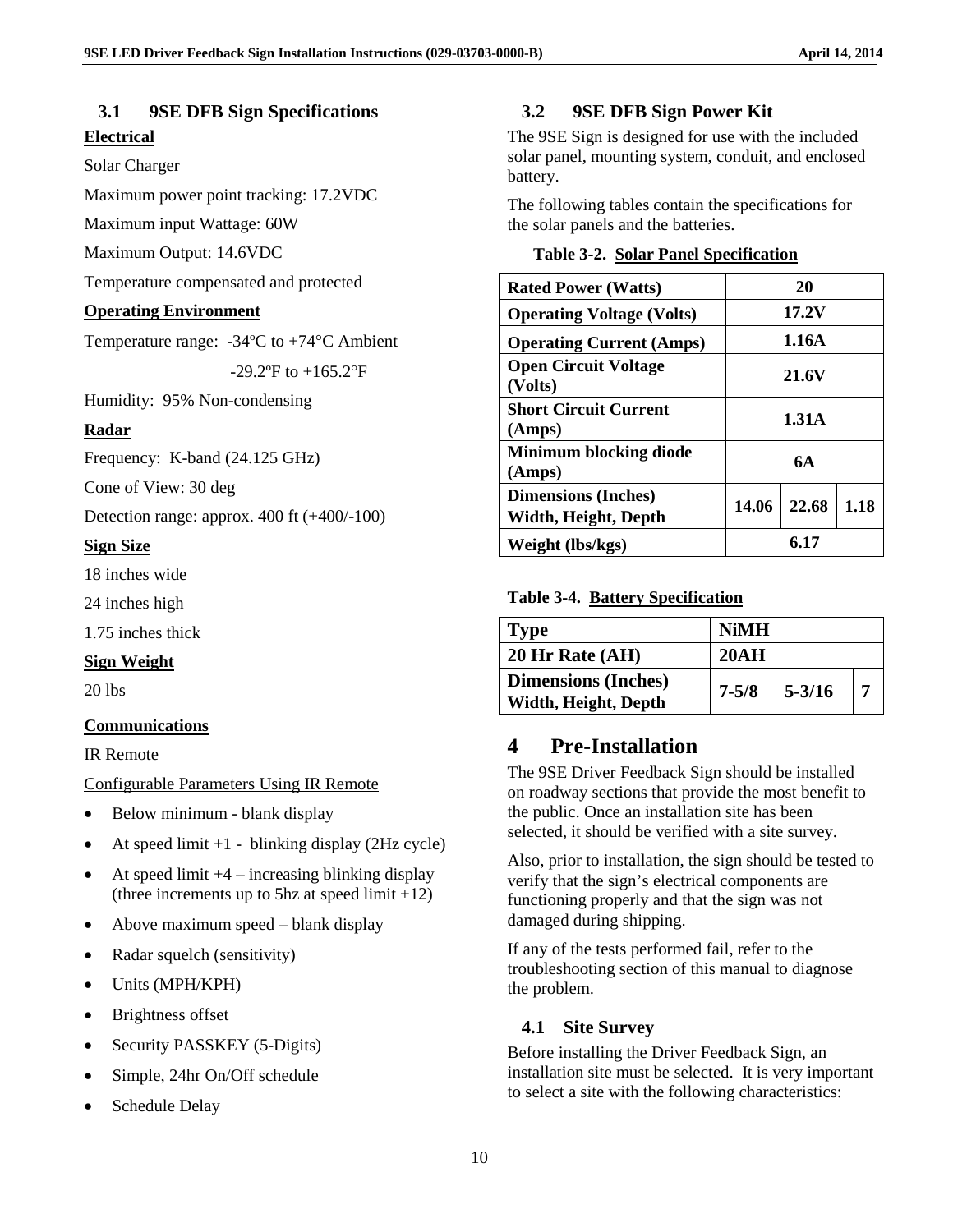There must be a clear view of the sign from the roadway for at least 500 feet and, the viewing area must be clear of trees. Attenuation of the radar's signal, caused by trees, may reduce the radar's effective range.

Do not install the sign facing an intersection or bridge if possible. If the sign must be installed facing an intersection or bridge, the sign should be located at least 400 feet away. Cross-traffic may be registered by the radar as an oncoming vehicle.

The sign should be located at least 200 feet away from large street signs that fall within the radar's detection zone and cause the radar to reflect its' output. Reflecting the radar's output by objects such as signs may cause vehicles to be detected in the opposite direction.

Install sign in roadway geometries that allow clear view of the sign's display and provide the most efficient radar detection zone.

The solar panel needs to have a clear, south facing view of the angle of the sun in winter time.

Proper site selection will provide the greatest traffic calming effect and sign performance.

### <span id="page-11-0"></span>**4.2 Pole Selection**

Pole selection for the Driver Feedback Sign is an important element in the installation design. Poles selected for mounting the DFB must support the weight and wind loading of the sign, power option and any static signs. Crash worthiness may also need to be considered. Use a break-away pole and attach the display using a 3 point bolt structure to improve crash worthiness.

Based on a wind load of 29 pounds per square foot, the sign wind load is 87 pounds. Based on an ice load of 3 pounds per square foot on all surfaces and dead load the max sign weight is 37 pounds. This is based on a max wind of 90 mph with an exposure category of C reference the International Building Code. For different wind and ice conditions, consult a local engineer. Supply mounting hardware and poles adequate for the loads. If using bands, do not over-tension.

After a storm approaching or exceeding 90 mph winds, inspect the sign and mounting for damage and replace or repair as required.

In mounting the sign use a minimum of 2 bands centered on the back mounting bracket or a minimum of 3 each, 3/8" bolts with flat washers and other mounting hardware as required.

### <span id="page-11-1"></span>**4.3 Mounting Bracket**

The 9se Driver Feedback Sign is provided with mounting provision at the back of the sign. The mounting provision is designed to be banded and/or anchored/bolted to the mounting structure. Anchoring and bolting is recommended over banding to improve performance in areas where high wind is normally expected and for increased crash integrity capability. Listed below is some additional mounting hardware that may be used to mount the sign to a pole:

Preferred method:

- Pelco Bands, P/N: US-8124-06
- Pelco Banding Buckles, P/N: US-8124-56
- Tools Needed: Pelco P/N: US-8120-01 and US-8120-06 handle.

Another option is the EZ-Band Kit P/N US-8500 (one per band) with US-8122-06 banding, or US-8504 with US-8124-62 banding. Standard tools can be used to tension these; however they are not as secure since standard tools can also remove them.

• Pelco can be contacted at 1 (405) 340-3434 for product and ordering information.

### <span id="page-11-2"></span>**4.4 Sign Test Procedure**

Remove the battery access panel and connect the two red wires. Replace the battery panel.

Connect the sign to either the supplied solar panel (if testing outdoors), or a 18v, 3.33A power supply to charge the built-in battery.

Verify that the display and display controller are functioning correctly.

Using the supplied IR remote place the sign in test mode (see section 5.2.5)

The sign then cycles through its test character set until the sign is taken out of test mode using the remote

Visually verify display functionality. If the sign fails, refer to the Troubleshooting section of this manual for help.

Turn on the display with the included remote (see section 5.2). The sign enters its normal mode of operation. Note: The manufacturer setting powers up with the radar on.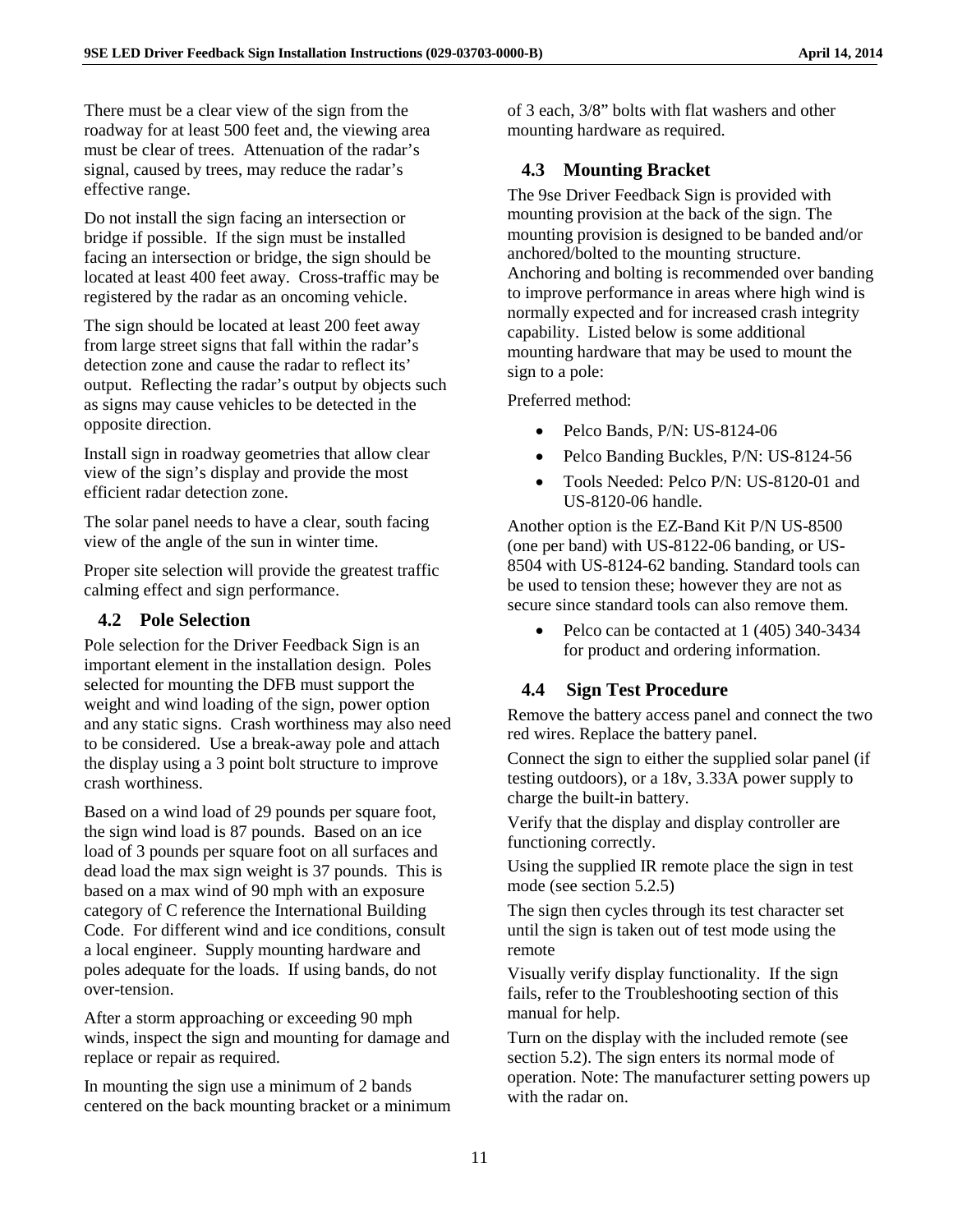Place the sign in a location where vehicles are approaching the sign within the range of the radar.

Visually verify that the sign is displaying a speed value approximately equal to that of the approaching vehicles.

### <span id="page-12-0"></span>**4.4.1 Expected Sign Behavior**

The table below (Table 4-1) details the expected operating behavior of a DFB's scheduled ON/OFF states. SPEED represents the state where a DFB is measuring and displaying vehicle speeds. BLANK represents the state where no vehicles are approaching the sign or the sign is in the scheduled OFF state.

| <b>TIMED</b><br><b>DISPLAY</b><br><b>STATUS</b> | Vehicle<br>Present | <b>No Vehicle</b><br><b>Present</b> |
|-------------------------------------------------|--------------------|-------------------------------------|
| <b>ON</b>                                       | <b>SPEED</b>       | <b>BLANK</b>                        |
| OFF                                             | <b>BLANK</b>       | <b>BLANK</b>                        |
|                                                 |                    |                                     |
| <b>NON TIMED</b>                                |                    |                                     |
| <b>Display OFF</b>                              | <b>BLANK</b>       | <b>BLANK</b>                        |
| <b>Display ON</b>                               | <b>SPEED</b>       | <b>BLANK</b>                        |

**Table 4-1. DFB Operation Behavior** 

### <span id="page-12-1"></span>**4.4.2 Expected Charging Behavior**

The sign features built in MPPT power management to maximize charging and battery lifespan. The MPPT charger requires an input (from the solar panel) of at least 17.2V to begin charging; below this no charging will occur. Also, charging will only occur between  $-20^{\circ}$ C and  $+50^{\circ}$ C. If the battery is below 13.4V the MPPT charger will turn on charging if the above conditions are met. When the battery is above 13.4V the display and charger work together to optimize battery charge between 14.3V and 14.7V

Upon initial installation, the battery must be charged to at least 11.5V; below this the sign will not initialize and will be unresponsive. The battery must be charged to at least 12.1V for the sign to turn on in radar mode. Also, the battery must be charged to at least 12.8V to recover from a low voltage shut down.

The MPPT system monitors the solar panel's output rate and adjusts charging accordingly. At or above a ½ Amp rate, operation will occur over a broader voltage range. Below a  $\frac{1}{2}$  Amp the sign will display the following characteristics from a charge rate of:

At ~12.25V the display will dim (if possible)

At  $\sim$ 12.05V the sign will dim the display further (if possible), adjust the lowest speed setting higher (to display less feedback), and adjust the squelch to "50" (to reduce range).

At ~11.84V the sign will adjust the squelch to "80" to further reduce the range.

At ~11.45V the display will enter a power-down mode (display will not show feedback), but remote communication will still be available

At ~11.2V the sign will initiate sleep mode and will become unresponsive. Clock setting will be lost and all schedules will be cancelled (will require reprogramming, see section 5.2).

### <span id="page-12-2"></span>**5 Installation**

This section contains installation procedures for a Driver Feedback Sign (DFB). The 9SE DFB includes the required solar panel and hardware for most installations.

### <span id="page-12-3"></span>**5.1 Sign Installation**

Attach the mounting bracket to a suitable pole or structure.

The bottom of the sign should be about 7 feet above the ground as shown in Figure 5-1. Aim and band or bolt the sign to the pole.

Assemble the DFB sign (A) to mounting bracket (B) as shown in Figure 5-2. *Be careful to keep fingers clear of the brackets as they come together since they may form a pinch point.* **Do not over-tighten the 2 mounting bolts (C).** They act as a pin, and are not intended to compress the mounting bracket. Take care when handling the edges of the sign and bracket, especially when attaching the sign onto the bracket.



### **A WARNING**

**Pinch Points.** Moving part can crush or cut. **KEEP CLEAR.**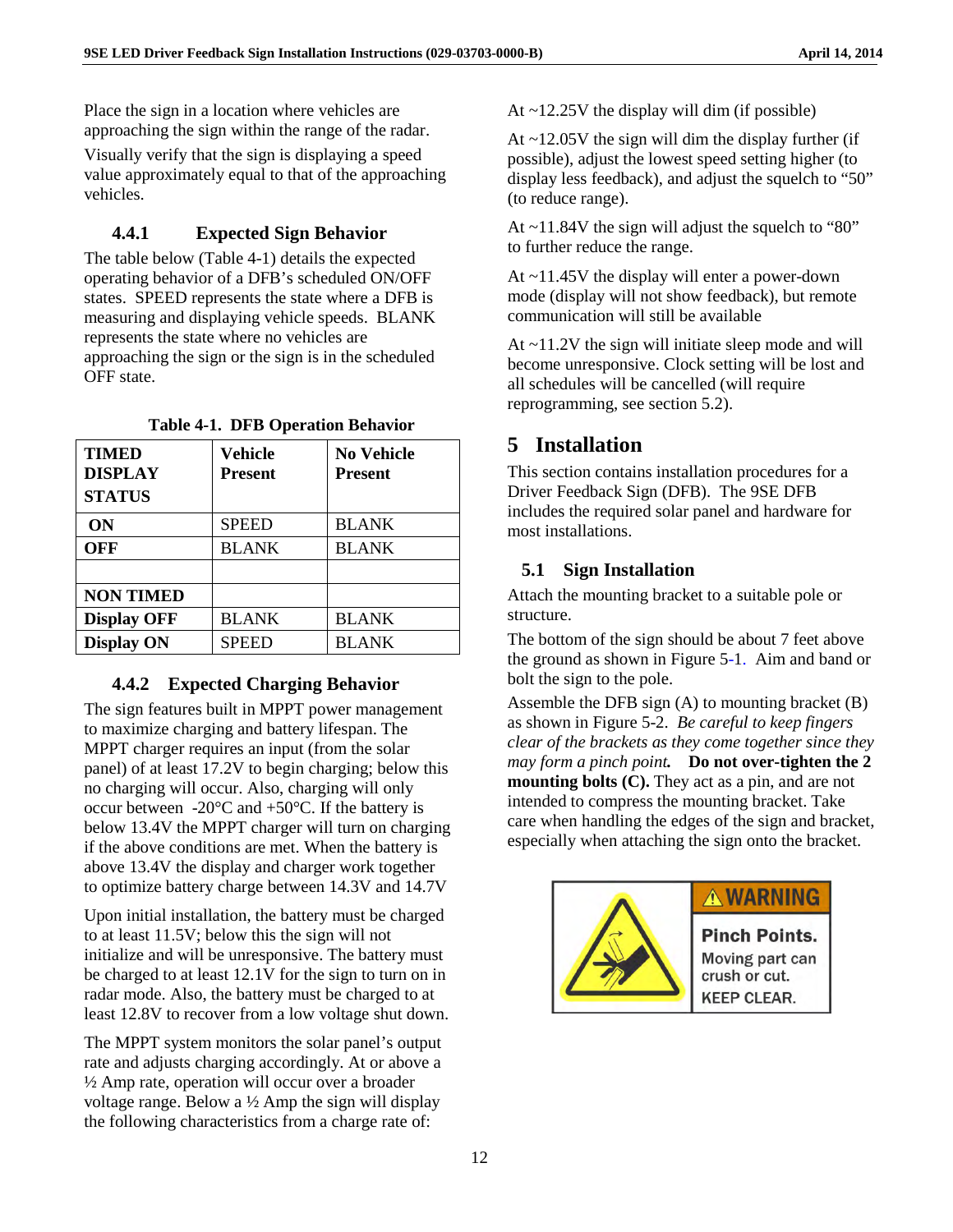

**Figure 5-1. Typical DFB Mounting**



**Figure 5-2. Connecting DFB Sign to Bracket**

The sign is securable with two locking mechanisms. The first is a padlock at the bottom hole of the mounting bracket. To use a padlock, place bolt "C" in the upper location and fasten the padlock as seen

in figure 5-3. The second is with a readily available trailer "barbell" lock as seen in figure 5-4



**Figure 5-3. Securing Sign with Padlock**



**Figure 5-4. Securing Sign with "Barbell" Lock** 

#### <span id="page-13-0"></span>**5.1.1 Aiming the Sign**

The 9SE DFB contains an internally mounted radar speed detector to detect on-coming vehicle speed. The radar requires that the face of this sign be aimed, allowing the radar to accurately detect vehicles. For best operation, the face of the sign should point into traffic as close to parallel with the direction of traffic flow as possible. For best accuracy, the angle of incidence should be 5 degrees or less. Angles of incidence greater than 10 degrees will display slower than actual vehicle speed. For best range try not to aim the sign so that the lanes of receding traffic are in the radar detection area.

#### <span id="page-13-1"></span>**5.1.2 Sign Radar Operation**

The sign's radar continually emits weak levels of microwave energy at a specific frequency (K-band, 24.15 GHz) and scans for returns from moving objects. When this microwave energy encounters an object, some of the energy is reflected back to the radar. If the object is moving, the frequency of the reflected microwaves is changed by an amount proportional to the relative speed of the moving object. This characteristic frequency change is known as "Doppler Effect." The radar unit measures the difference between the frequency of transmitted energy and the frequency of the reflected energy to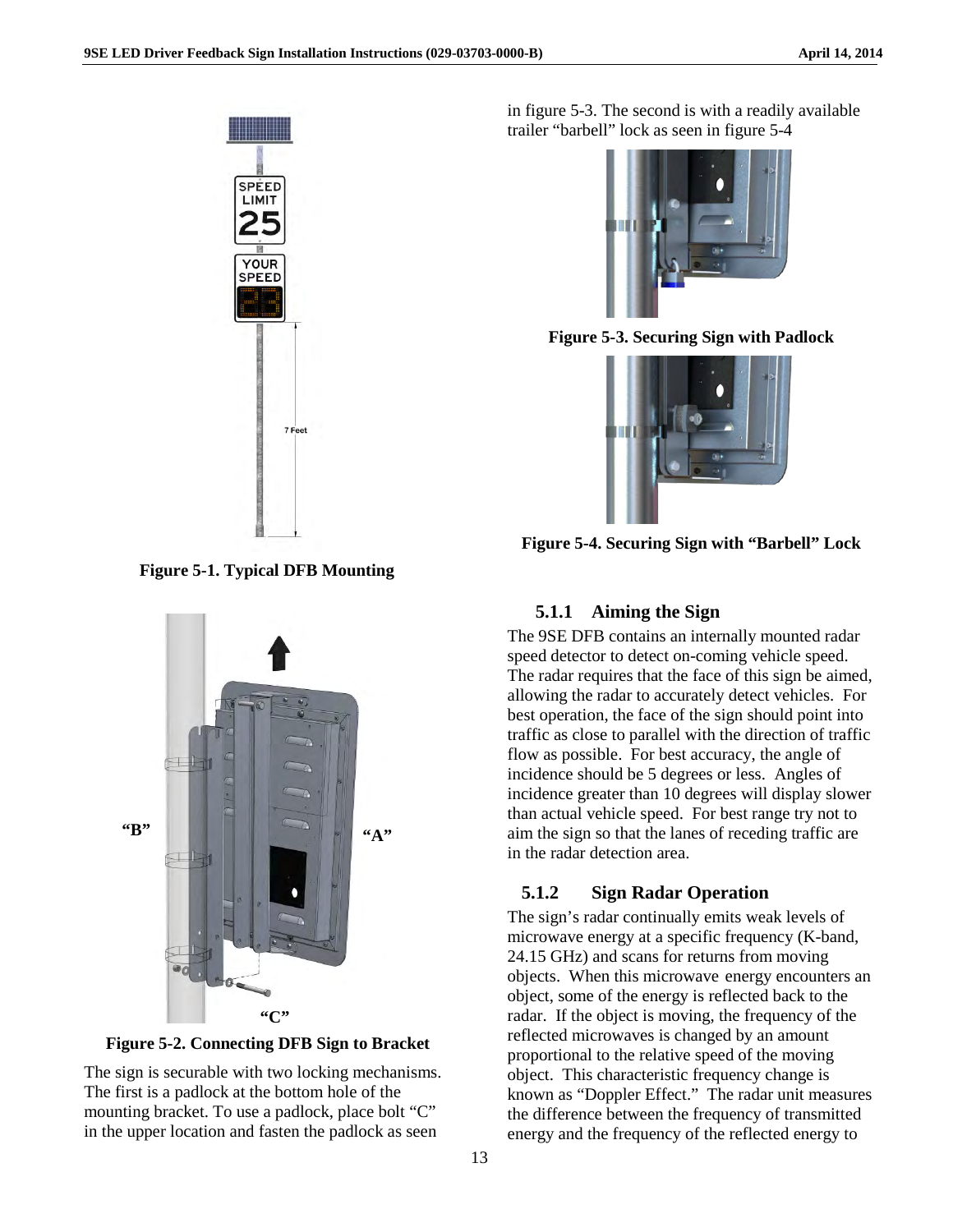determine the relative velocity of the moving object. Ensure that the following items are taken into consideration when choosing an installation site for the sign:

The sign may display speeds of vehicles traveling perpendicular to the sign's face. Ensure that the sign is not installed within 400 feet of an intersection, bridge, or similar roadway feature.

Obstructions such as a static sign, building, inclination, or similar factors may influence the distance range of the vehicle detection and the accuracy of the displayed speed values.

The radar needs to have a clear view of the targeted vehicles. Avoid mounting the sign behind trees, poles, tall parked vehicles, and so on.

The system should not be used in the range of road turns and bends. This may result in the sign displaying speeds that are lower than the actual speed of the object.

### <span id="page-14-0"></span>**5.1.3 Radar Properties**

The distance range of all microwave detectors depends to a large extent on reflection properties of the measured objects and interference properties of the nearby surrounding objects.

### **The following properties can be expected:**

Vehicles that appear larger and flatter to the microwave beam axis provide a longer radar detection range.

A less absorbing and scattering reflective surface results in a longer detection range.

As more objects obscure the radar measurement beam, the detection zone will become shorter (diffraction scattering, foliage losses, shadow losses, and so on).

### **The following factors have a reducing effect on the distance range:**

Buildings, trees, poles, parked cars and containers, which hamper the "free sight" of the radar detector and may lead to shorter ranges.

Influence by weather, rain and snow lead to absorption losses at the radar detector.

"Blinding of the Radar" by stationary traffic in the radar beam, or extraneous moving objects like branches of trees, birds and so on.

Depending upon vehicle type and reflective properties, the typical passenger car will have a detection range of 400 feet for the 9SE DFB. For trucks, the distance range is about 50% to 100% longer due to the larger reflective surface. For motorcycles, distance range is reduced by 50%.

The above mentioned detection distance limits are not a limitation of the radar itself, but the optimal viewing distance of the driver. We reduced the radar's detection range so that the driver can view his/her speed clearly while approaching the sign. The optimum distance range has a sign mounted at a height of 7 feet from grade to the sign's housing bottom.

### <span id="page-14-1"></span>**5.1.4 Measurement Angle**

The angle between detector beam axis and the movement axis of the detected vehicle (see Figure 6- 3) has direct impact on the measured speed. This is expressed by following formula:

 $V_{\text{measure}} = V_{\text{absolute}} \times \cos \varphi$ 

with  $φ$ : measuring angle

The ideal measurement angle is  $0^\circ$ , this means  $V_{\text{measure}} = V_{\text{absolute}}$  and movement axis and radar beam axis are identical in this case.

#### **IMPORTANT**

The error in the speed values will become greater as the measurement angle increases.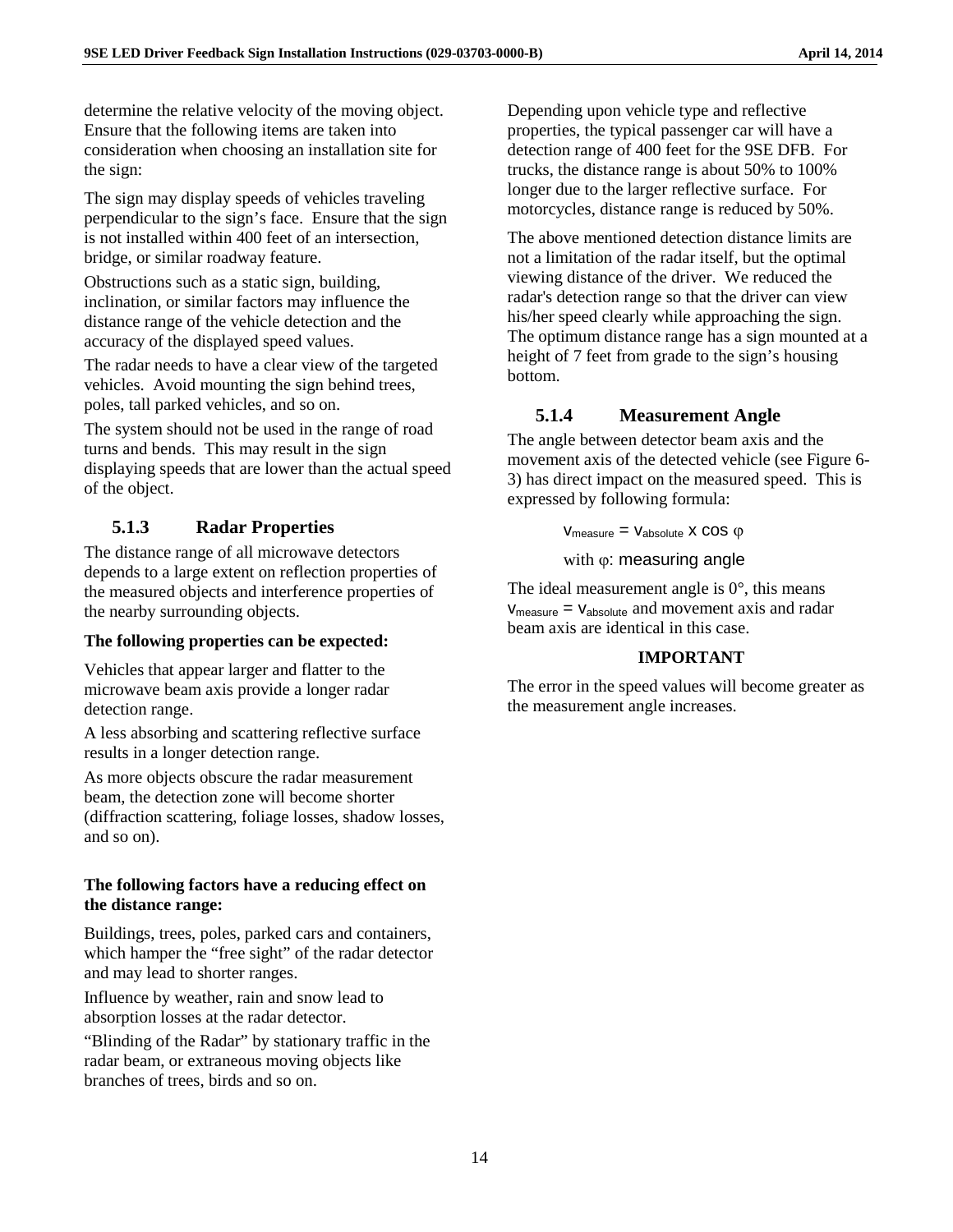

**Figure 5-5. Radar Speed Errors**

### **5.1.5 Wiring Instructions**

In addition to these instructions use best practices as prescribed by the NEC. These instructions should only be carried out by a qualified technician.

The 9SE includes the necessary wiring to safely connect the solar panel to the charge controller and battery reserve built into the sign's chassis

Connecting the Sign to power (See Figure 5-6 and 5- 7):

1. Ensure the battery is disconnected by removing the battery service cover and

unplugging the red wire at connector. The battery is disconnected when shipped from the manufacturer

- 2. Install liquid tight conduit from the solar panel to the field wiring plate on the back of the sign using one of the provided knockouts
- 3. Route the solar panel positive and DC common wires from the solar panel to the sign through the conduit
- 4. Insert the positive conductor into the terminal strip position marked "+12VDC" Insert the DC common conductor into the terminal strip position marked "DC COM"
- 5. Fasten the field wiring plate back onto the back of the sign.
- 6. Connect charge connector back to the batteries by reconnecting the red wire removed in step 1.
- 7. Reinstall the battery door
- 8. Test the sign to ensure the installation was successful. See section 5.2.5 for information on sign test.



**Figure 5-7 9SE DFB Wiring**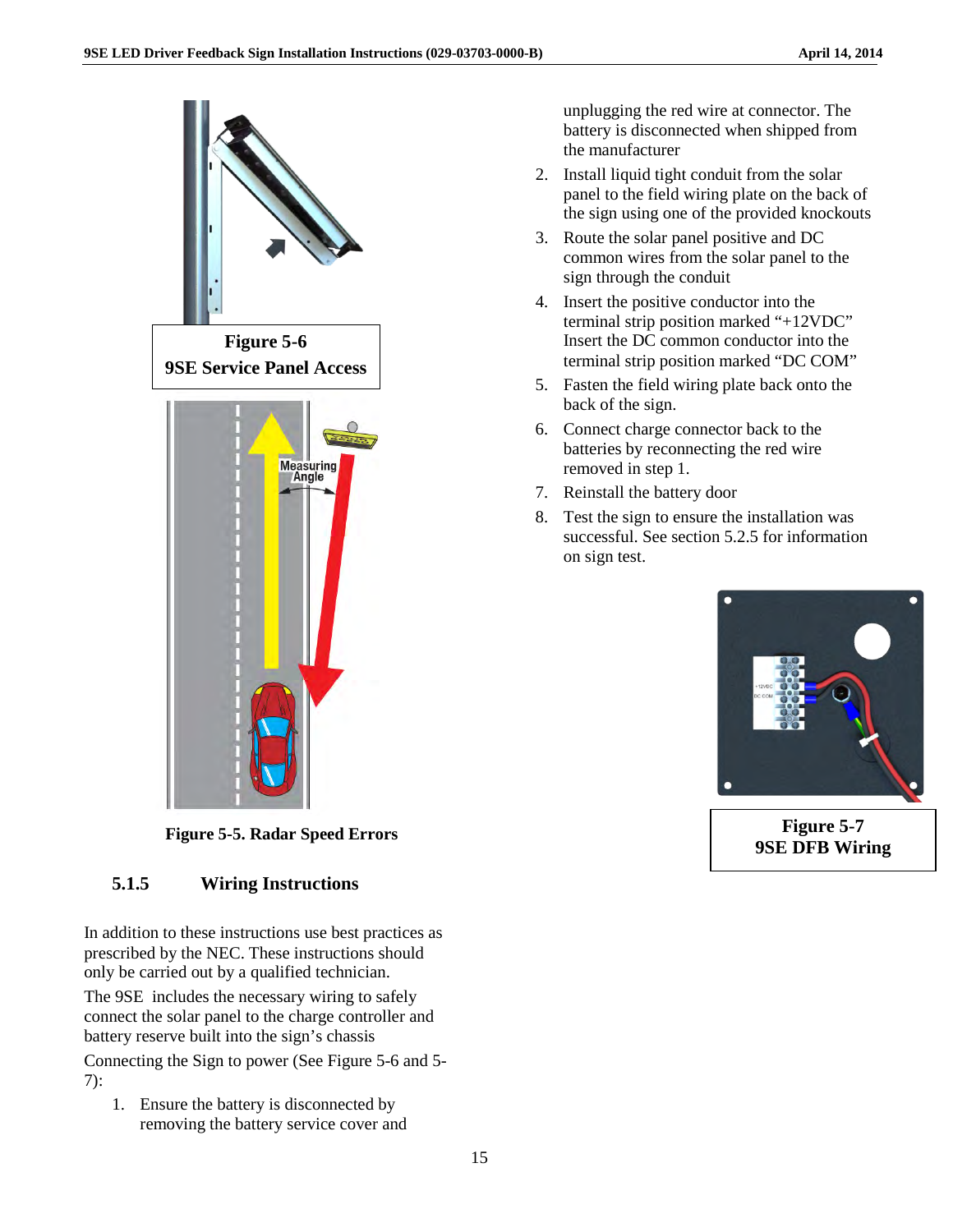### **5.2 Powering on and Programming Sign**

Follow these steps for programming the user definable options of the SE sign. Each step shows the user's button press (or action), followed by the expected status LED response and the default display response (if any).

Note that when the sign is in "RADAR ON" mode the 5th status LED will blink about every 3 seconds, when the sign is in "STANDBY" mode the 5th status LED will blink intermittently, about once every 15 seconds.

After you have made the desired changes, press "EXIT" to finalize.

If, at any point, you get lost in the setup process, press "EXIT" to start over; passkey entry will be required

After entering the passkey the sign will remain "unlocked" for 20 minutes or until the "EXIT" button is pressed

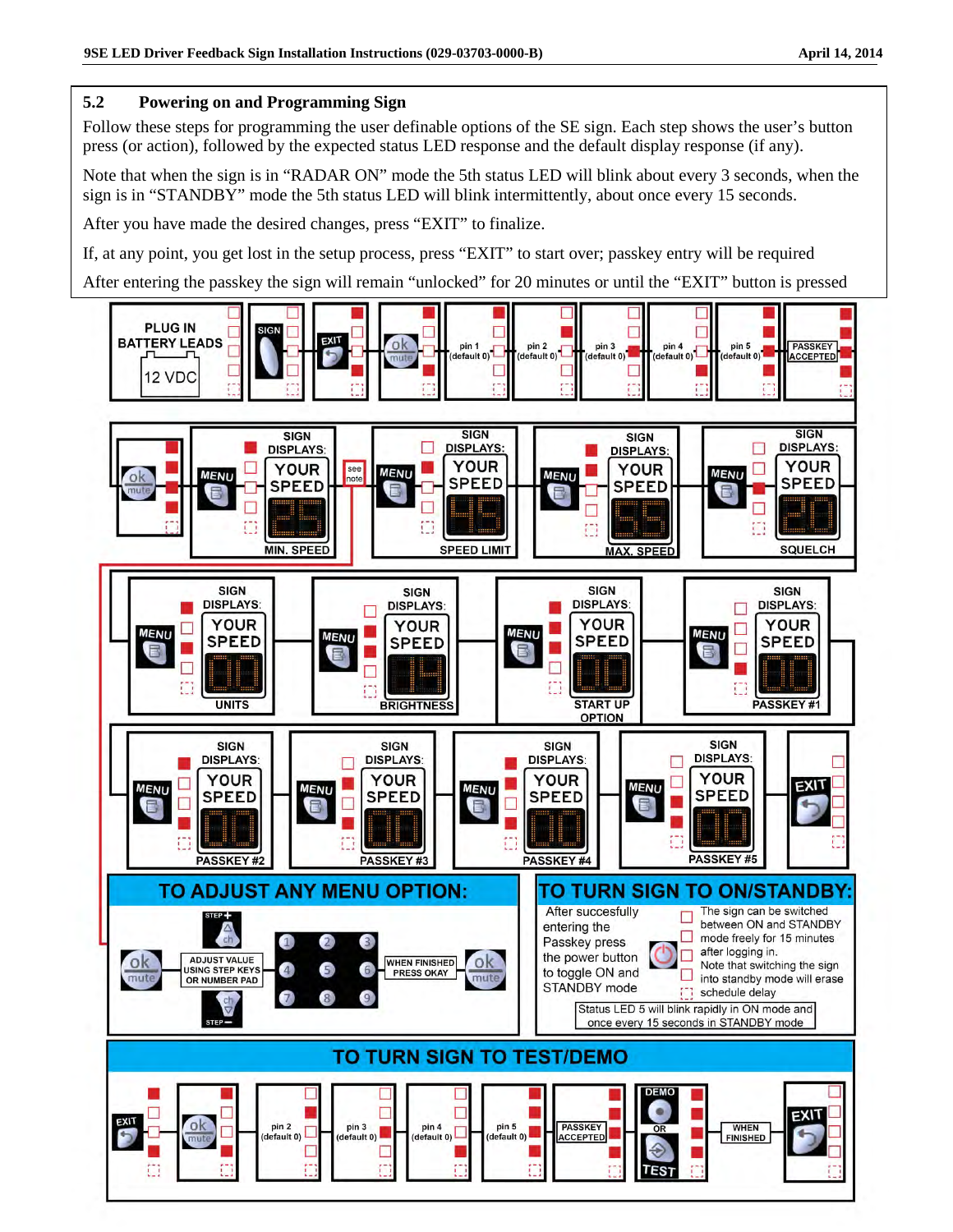#### <span id="page-17-0"></span>**5.2.1 Powering on and Programming Sign**

The sign features 5 discrete status LEDs in the 10's digit; the bottom LED reports sign status and the top 4 report various programming functions; See Appendix C for LED sequence key. Before programming the sign consider the following:

1. Ensure the included remote has 2 charged AAA batteries installed correctly. If the batteries have been replaced, the remote may need to be reprogrammed. To do so press

"Sign," then press and hold the until the remote's single LED illuminates and stays lit. Enter the code 5155, the LED will extinguish, and the remote will be ready to use

- 2. The remote operates within approx. 5 to 20 feet from the face of the sign (range may be affected by the presence of bright light or fluorescent lamps)
- 3. If the remote is unresponsive, press the "SIGN" button
- 4. The sign is programmed from the factory with the passkey set to 00000. When an action requires the passkey to be entered the  $1<sup>st</sup>$  and  $4<sup>th</sup>$  status led will illuminate
- 5. If, at any point, you get lost in the programming process, press the "Exit" button on the remote to start over, passkey re-entry will be required

### <span id="page-17-1"></span>**5.2.2 Speed Settings**

The sign is shipped from the manufacturer with a default speed configuration of 15, 25, and 50 MPH. These values will need to be adjusted to suit the installation.

The three speed thresholds determine what is displayed to the driver as they approach the sign. The first setting is the lowest speed that will be displayed; below this the sign will be blank. The second is the actual speed limit at the location; above this the sign will blink the driver's speed at incremental rates to promote driver calming. The third is the maximum speed the sign will display; above this the sign will be blank to prevent sign "racing."

### **5.2.3 Squelch Adjustment**

<span id="page-17-2"></span>Adjusting the squelch will allow you to fine tune the radar's sensitivity. The default value is 20. This is a suitable setting for most installations. A lower squelch will increase the sensitivity, though too low may result in false readings. A higher squelch will decrease the sensitivity. Setting the squelch higher can resolve some site specific false interference, though setting it too high will result in reduced range.

### <span id="page-17-3"></span>**5.2.4 Setting Units**

By default the sign is programmed to measure in MPH. You can adjust the sign to measure in either MPH or KPH with this setting. Set the value to 00 if MPH is desired or 01 if KPH is desired.

### <span id="page-17-4"></span>**5.2.5 Setting Brightness Adjustment**

The 9SE sign features an onboard light sensor which adjusts the brightness of the display automatically. The automatic adjustment can be offset more or less by setting the brightness option. The sign will continue to automatically adjust for ambient light, but will reflect the adjustment. From the manufacturer the sign is set to a brightness of 16. Any value below 16 will be dimmer, which can extend autonomous operation during long periods of low exposure but reduce visibility in daylight. A value above 16 will be brighter, but this will increase power consumption and may be too bright in darkness.

### <span id="page-17-5"></span>**5.2.6 Setting Start-Up Option**

This setting selects what happens when the sign is powered on. Setting to 0 will cause the sign to be in standby mode when powered on. Setting to 1 will cause the sign to be radar mode when powered on.

### <span id="page-17-6"></span>**5.2.7 Setting a Security Passkey**

The default passkey is set to 00000. This 5-digit passkey can be overwritten in the menu for added security. If you create a passkey, write it down in an easily found location. Once the passkey is set it cannot be unset or overridden without returning the sign to the manufacturer.

**Note that after 20 minutes of inactivity the sign will require the passkey to be entered again.**

**If the status LEDs appear to be acting unexpectedly, the sign may be experiencing IR**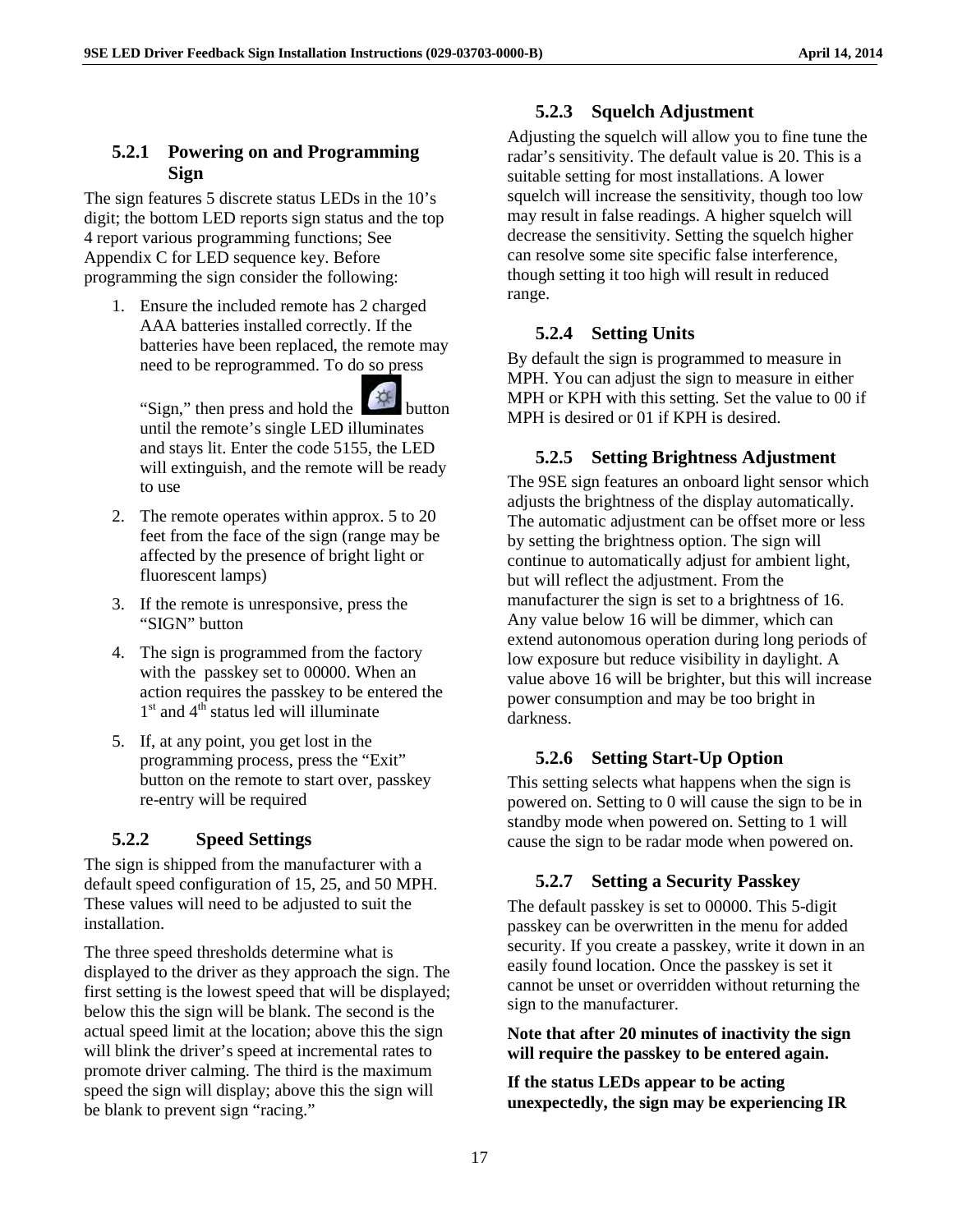### **interference. A passkey can be set to lock out the interference and allow for normal operation.**

### <span id="page-18-0"></span>**5.2.8 Programming Timed Operation**

The sign can be configured with a simple 24-hour schedule. The sign can be scheduled to turn on then off twice a day and run for a specified duration following each on-time. To set the daily schedule:

- 1. With the sign in "Standby" mode, press "STEP +" or "STEP-" on the direction pad to select the hours of delay until the first run time begins; during this time the sign will be off; if no delay is desired select "00". Next, press "VOL  $+$ " or "VOL  $-$ " on the direction pad to select hours of time the sign will run for following the delay. If a second run time is desired, press "OK," then press "STEP  $+$ " or "STEP-" on the direction pad to select the hours of intermission until the second run time begins; again, the sign will be off during this time. Next, press "VOL  $+$ " or "VOL -" on the direction pad to select hours of time the sign will run for following the intermission. When finished press "EXIT." The sign will repeat this schedule every 24 hours.
- 2. Note that the schedule will be erased if either the sign is switched from STANDBY mode to ON mode or if the sign loses power in the event of a depleted battery.
- 3. For example:
	- a. An SE sign in a school zone should be active from 7:30 to 9:30 and 13:30 to 15:30 (an hour preceding and following the start and close of the school).
	- b. To be able to set this schedule the sign will need to be programmed when the clock strikes the half hour.
	- c. At 18:30, set the sign to delay 13 hours (the sign will turn on at 7:30 the following morning), and to run for 2 hours (the sign will turn off at 9:30). Press "OK." Set the intermission to 4 hours (the sign will turn on at 13:30) and set the run time to 2 hours (the sign will turn off at 15:30). This pattern will then repeat every 24 hours daily.

### **5.2.9 Display Test and Demo**

<span id="page-18-1"></span>The sign has two tools to confirm proper operation.

- 1. To test display functionality press the "TEST" button on the remote. The sign will run through all 10 digits (0-9) on the right side of the display, then all 10 digits on the left side. Visually observe the sign for full functionality.
- 2. To test your current speed configuration press the "DEMO" button on the remote. The sign will now sequence through a set of numbers that reflect your set speed ranges. Visually observe the behavior of the sign to ensure expected operation.



**Figure 5-8 Included 9SE Remote** 

### <span id="page-18-2"></span>**6 Troubleshooting**

This section provides troubleshooting information intended for use by technicians who are familiar with this type of variable message sign. The right knowledge combined with a systematic approach to the problem will result in an efficient and timely repair. Once the problem is identified, analyze why the failure occurred. If a maintenance issue led to the failure, include it in the next preventive maintenance trip to all of the signs. If a fuse blew, find out why instead of just replacing fuse after fuse. One small problem may be an indication of a larger problem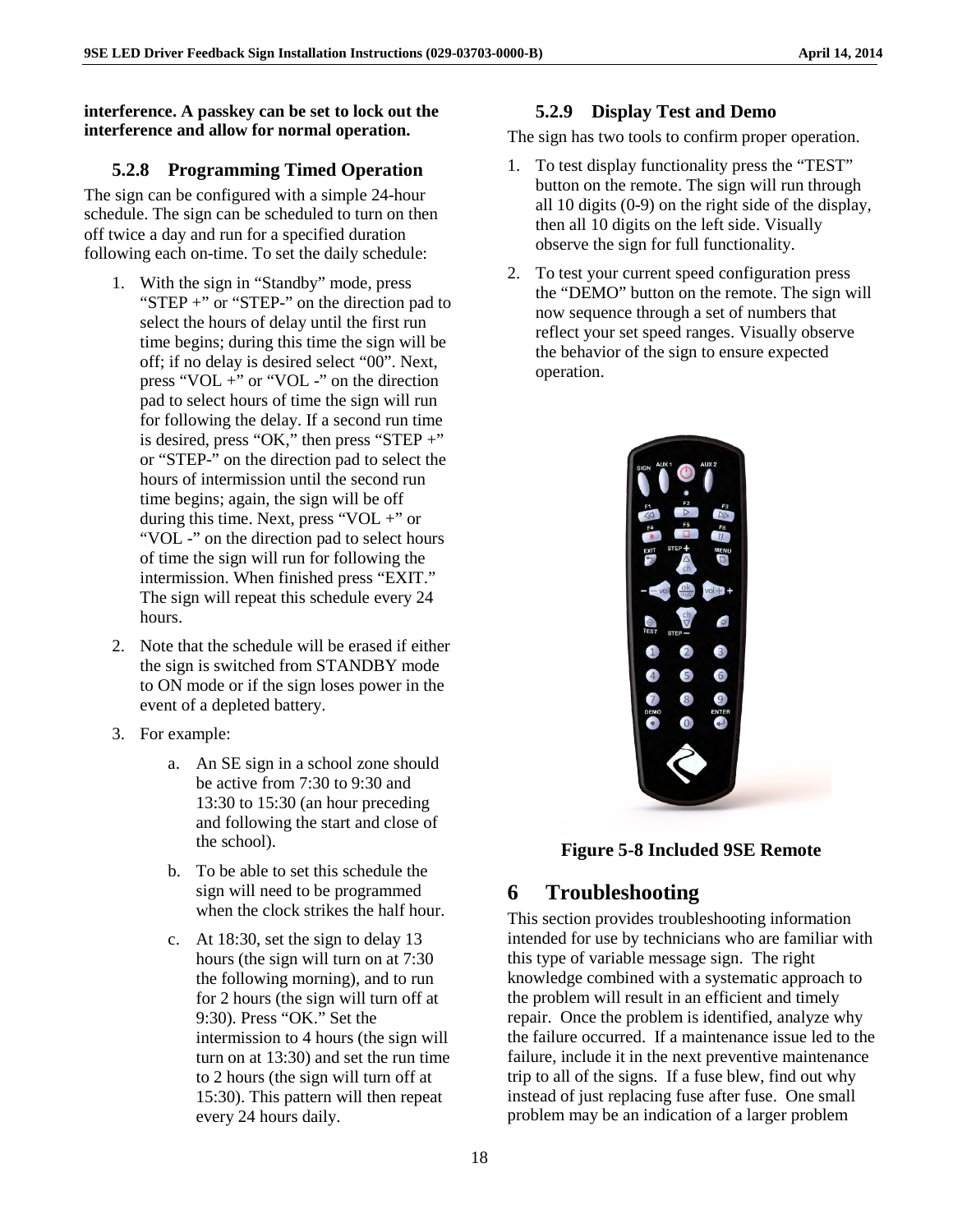about to happen. Fix problems before they happen whenever you can.

To use this guide, start at the beginning of the troubleshooting table (see Section 7.1). Each observation listed in the table describes a basic problem that a user might encounter and suggests a course of action. In some cases, the course of action is to look at another section of the table. The situations start out general and get more detailed as progress is made. Once a description of the problem is found that most closely matches what you observe, follow it to its logical conclusion in the "Cause/Action" table.

The first step in troubleshooting is to clearly define the problem. Here are just a few examples:

Is the problem intermittent or continuous?

Is the problem present only in the operation mode or, does it also occur in the test mode?

**If needed, technical assistance is available by contacting your local partner or TraffiCalm Technical Service department at 1-855-738-2722. Technical service hours: 7:00 A.M. – 5:00 P.M. Pacific Standard Time, Monday through Thursday and 7:00AM to 12:00PM PST on Friday.**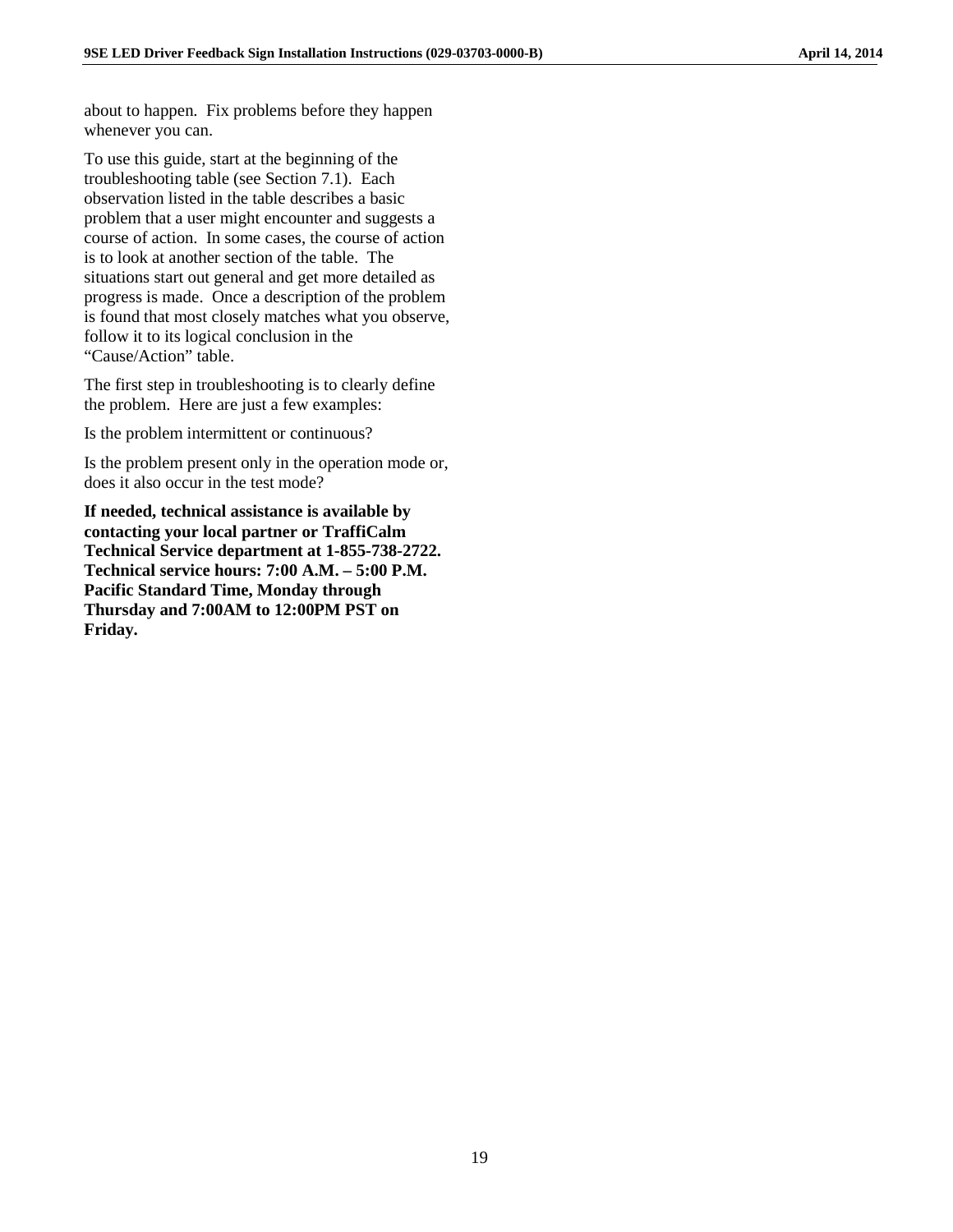### <span id="page-20-0"></span>**6.1 General Troubleshooting**

| <b>Observation</b>                                                            | <b>Possible Causes</b>                                                  | <b>Solutions/Action</b>                                                                                                                                                                                                                                | Reference            |
|-------------------------------------------------------------------------------|-------------------------------------------------------------------------|--------------------------------------------------------------------------------------------------------------------------------------------------------------------------------------------------------------------------------------------------------|----------------------|
|                                                                               | No power to Sign                                                        | Check power (Look behind front face through masked left digit segment<br>openings to see if any red lights are on) -                                                                                                                                   | See Section<br>5.1.5 |
| Sign is non-functional $-$ Can't<br>connect with Remote                       |                                                                         | Restore Power to Sign                                                                                                                                                                                                                                  |                      |
|                                                                               | Sign has Shut down and is                                               | Check voltage to $sign -$                                                                                                                                                                                                                              | See Section          |
|                                                                               | sleeping due to very low<br>voltage                                     | Diagnostic Red LED's may be lit or may flash periodically. Volts applied to<br>sign less than $10.5V -$                                                                                                                                                | 5.1.5                |
|                                                                               |                                                                         | Restore proper voltage to the sign.                                                                                                                                                                                                                    |                      |
|                                                                               | Sign is configured OFF                                                  | Cycle power to the display and check for remote connectivity                                                                                                                                                                                           | See Section          |
|                                                                               |                                                                         | If sign never responds to remote the sign must be replaced.                                                                                                                                                                                            | 5.2                  |
|                                                                               | Remote batteries are dead<br>(See also "Cannot<br>communicate to sign") | Test remote function using known good AAA batteries                                                                                                                                                                                                    | See Section<br>5.2   |
|                                                                               | "AUX 1" button or "AUX                                                  | Press "Sign"                                                                                                                                                                                                                                           | See Section          |
|                                                                               | 2" button has been pressed<br>on remote                                 |                                                                                                                                                                                                                                                        | 5.2                  |
| Status LEDs light unexpectedly<br>and remote has difficulty<br>making changes | IR interference                                                         | Set a PASSKEY in the MENU settings to lock out interference source.                                                                                                                                                                                    | See Section<br>5.2.6 |
|                                                                               | Sign scheduled OFF                                                      | Using the remote, power the sign off and then on again to clear unintended                                                                                                                                                                             | See Section<br>5.2.7 |
| Sign is non-functional $-$<br>Connection with remote is<br>possible           |                                                                         | schedule.                                                                                                                                                                                                                                              |                      |
|                                                                               | Display disabled                                                        | Verify that sign is supposed to be enabled. Enable the display using the remote                                                                                                                                                                        | See Section<br>5.2   |
|                                                                               | Sign has shut down due to                                               | Use multi-meter to check solar panel for output and battery voltage.                                                                                                                                                                                   | See Section          |
|                                                                               | temperature or low voltage                                              |                                                                                                                                                                                                                                                        | 3.1                  |
|                                                                               | (Not Sleeping)                                                          | Operating temperature:                                                                                                                                                                                                                                 |                      |
|                                                                               |                                                                         | $-50^{\circ}$ C < Sign < $+80^{\circ}$ C                                                                                                                                                                                                               |                      |
|                                                                               |                                                                         | Operating Voltage from battery:                                                                                                                                                                                                                        |                      |
|                                                                               |                                                                         | $17.0V <$ Sign $< 30V$                                                                                                                                                                                                                                 |                      |
|                                                                               |                                                                         | Sign will resume operation when conditions return to normal levels.                                                                                                                                                                                    |                      |
|                                                                               | <b>Failed Electronic Control</b>                                        | Verify Sign has proper voltage and current available.                                                                                                                                                                                                  |                      |
|                                                                               | System                                                                  | Verify sign is properly configured (and scheduled*).                                                                                                                                                                                                   |                      |
|                                                                               |                                                                         | Replace sign if needed.                                                                                                                                                                                                                                | See Section 5        |
|                                                                               |                                                                         | *Schedules are not necessary to make the sign run, but they can prevent it<br>from running.                                                                                                                                                            |                      |
|                                                                               | Sign is in Log-In mode                                                  | If status LEDs 1 and 4 are illuminated Passkey entry is required. Press okay<br>and enter the 5 digit passkey (00000 if unchanged from default setting). If<br>custom passkey is unkown, the sign must be returned to the manufacturer to be<br>reset. | See Section<br>5.2   |
|                                                                               |                                                                         |                                                                                                                                                                                                                                                        |                      |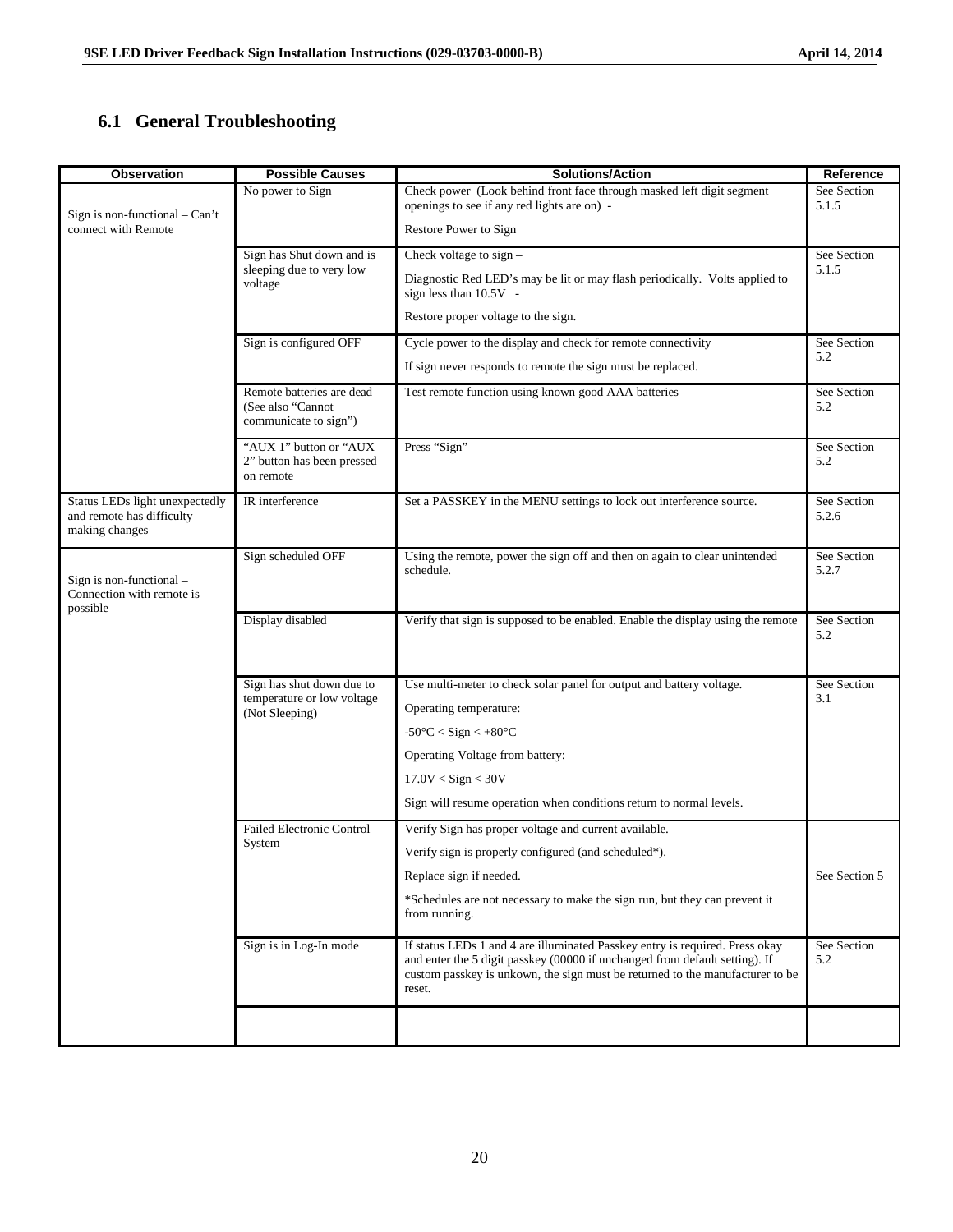| Cannot communicate with<br>the sign                                                         | No power to sign                                                                                                                          | Check power connection to sign and verify operation.                                                                                                                                                                                         | See Section 5.1.5                                                                     |
|---------------------------------------------------------------------------------------------|-------------------------------------------------------------------------------------------------------------------------------------------|----------------------------------------------------------------------------------------------------------------------------------------------------------------------------------------------------------------------------------------------|---------------------------------------------------------------------------------------|
|                                                                                             | Remote batteries are dead                                                                                                                 | Ensure batteries in remote are fresh and functional                                                                                                                                                                                          | See Section 5.2                                                                       |
|                                                                                             | Display is out of range.                                                                                                                  | Move the remote closer and in front of the display.                                                                                                                                                                                          | See Section 5.2                                                                       |
| The sign is not detecting<br>cars as expected                                               | Sign is not aimed properly                                                                                                                | Re-aim the sign while taking into account a 30 degree<br>radar beam width to cover the approaching lane of<br>travel at the required distance.                                                                                               | See Section 5.1.1                                                                     |
|                                                                                             |                                                                                                                                           | Re-aim the radar beam width for least spill-over into the<br>opposing lane of travel.                                                                                                                                                        |                                                                                       |
|                                                                                             | The radar signal is being reflected                                                                                                       | Ensure that there are no large static signs or other<br>obstructions within 200 feet of the sign face.                                                                                                                                       | See Section 5.1.1 for<br>aiming and Section 5 for<br>pre-installation<br>requirements |
|                                                                                             | Sign speed settings are interfering                                                                                                       | Double check sign configuration matches expected<br>behavior.                                                                                                                                                                                | See section 5.1.6                                                                     |
|                                                                                             | Low Range: Squelch adjustment<br>too high                                                                                                 | Readjust Squelch to get desired noise rejection and<br>range.                                                                                                                                                                                | See section 5.1.6                                                                     |
|                                                                                             | Phantom targets: Squelch<br>adjustment too low                                                                                            |                                                                                                                                                                                                                                              |                                                                                       |
|                                                                                             | Other Hardware Malfunction                                                                                                                | Contact Technical Service at 855-738-2722                                                                                                                                                                                                    |                                                                                       |
| The sign is displaying<br>speeds of vehicles traveling<br>away from the sign                | The radar signal is being reflected<br>in a way that causes the sign to<br>register the speed of vehicles<br>traveling away from the sign | Ensure that there are no large static signs or other<br>obstructions within 200 feet of the sign face. These<br>objects can reflect the radar signal, causing the sign to<br>register the speed of vehicles traveling away from the<br>sign. | See Section 4 for pre-<br>installation requirements                                   |
|                                                                                             | Long range signal to noise ratio too<br>low.                                                                                              | Weak signal targets at limit of range may not resolve<br>direction properly causing display hold time to show the<br>speed of a misread target.                                                                                              |                                                                                       |
|                                                                                             |                                                                                                                                           | Adjust Squelch higher to reject weaker signals or adjust<br>aim of display to strengthen signal or reduce noise.                                                                                                                             |                                                                                       |
|                                                                                             | Display malfunction                                                                                                                       | Contact technical service at (855) 738-2722.                                                                                                                                                                                                 |                                                                                       |
| The sign is displaying<br>unexpected speeds of<br>oncoming vehicles near an<br>intersection | The radar signal is measuring cross<br>traffic                                                                                            | Cross traffic can register as oncoming vehicles to the<br>radar. Ensure that the sign is located at least 400 feet<br>from an intersection                                                                                                   | See Section 4 for pre-<br>installation requirements                                   |
|                                                                                             |                                                                                                                                           | Adjust "Squelch" to suppress noise from cross traffic<br>and reflections.                                                                                                                                                                    |                                                                                       |
|                                                                                             |                                                                                                                                           |                                                                                                                                                                                                                                              |                                                                                       |
|                                                                                             |                                                                                                                                           |                                                                                                                                                                                                                                              |                                                                                       |
|                                                                                             |                                                                                                                                           |                                                                                                                                                                                                                                              |                                                                                       |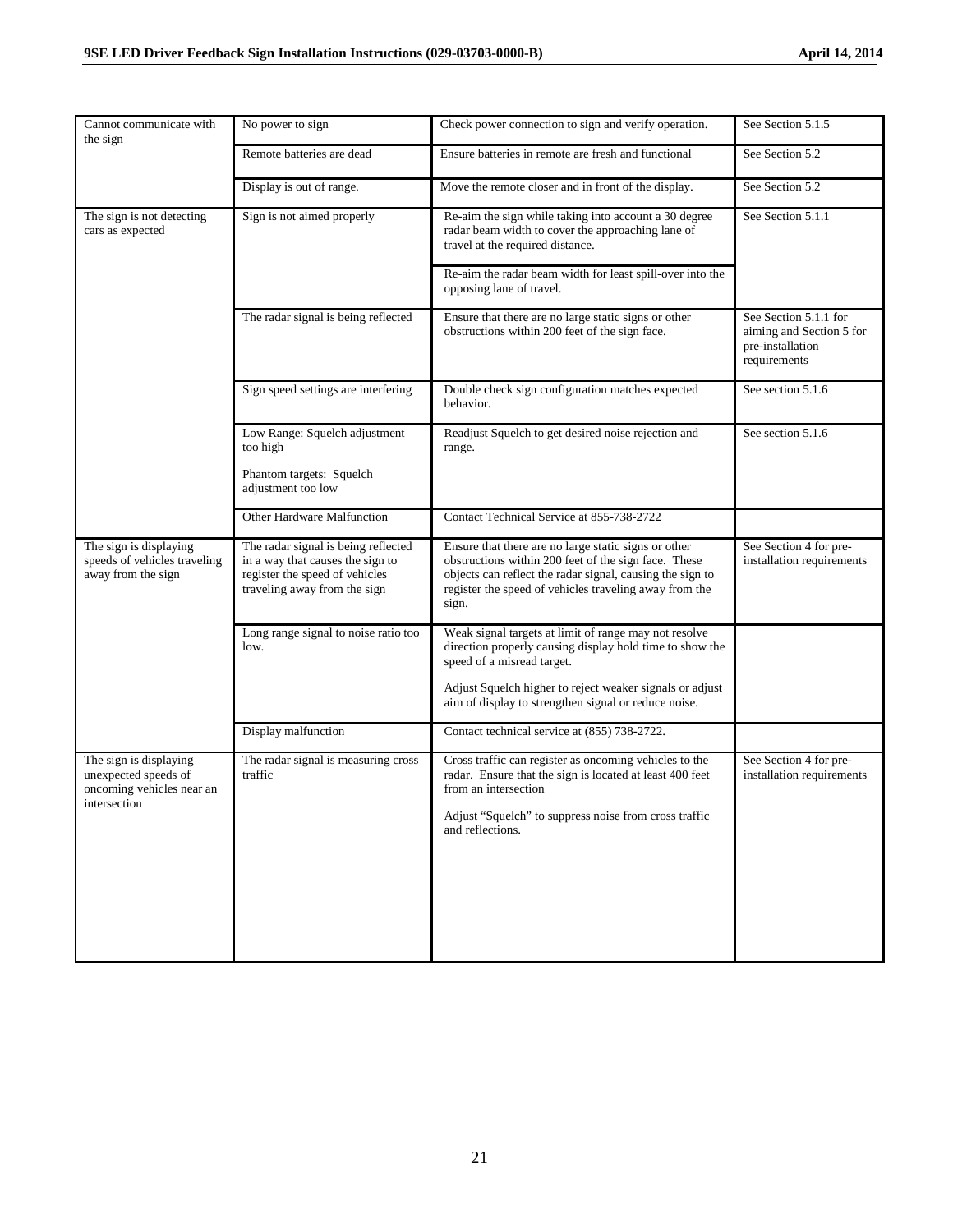| Display has no power | <b>Solar Power:</b><br>Low battery                | Too much load for available power: reschedule the<br>display operating times, display brightness, etc. to<br>conform to available sunlight.<br>Solar Charger Failure: Test for proper operation and<br>replace if needed (see device operator manual from<br>manufacturer)<br>Solar Panel Failure: Clean off solar panels, check<br>orientation and angle, check for damage and replace if<br>needed<br>Battery Failure due to age, temperature, or abuse:<br>Replace Batteries after fixing abusive conditions. |                   |
|----------------------|---------------------------------------------------|------------------------------------------------------------------------------------------------------------------------------------------------------------------------------------------------------------------------------------------------------------------------------------------------------------------------------------------------------------------------------------------------------------------------------------------------------------------------------------------------------------------|-------------------|
|                      | <b>Solar Power:</b><br>Solar Charger failure      | Charger is not charging batteries: If panel voltage is<br>20V and battery voltage is less than 12.7V sign needs to<br>be serviced<br>Charger is not providing output to load: If battery is<br>greater than 12.7V and no load output then sign needs to<br>be serviced                                                                                                                                                                                                                                           |                   |
|                      | <b>Battery Charger Kit:</b><br><b>Fuse Opened</b> | Check wiring, connectors and display for damage that<br>may cause short circuit, then replace fuse with same<br>type and rating.                                                                                                                                                                                                                                                                                                                                                                                 | See Section 5.1.5 |
|                      | Bad connection to display                         | Check connections between display and power source<br>and repair as needed.                                                                                                                                                                                                                                                                                                                                                                                                                                      | See Section 5.1.5 |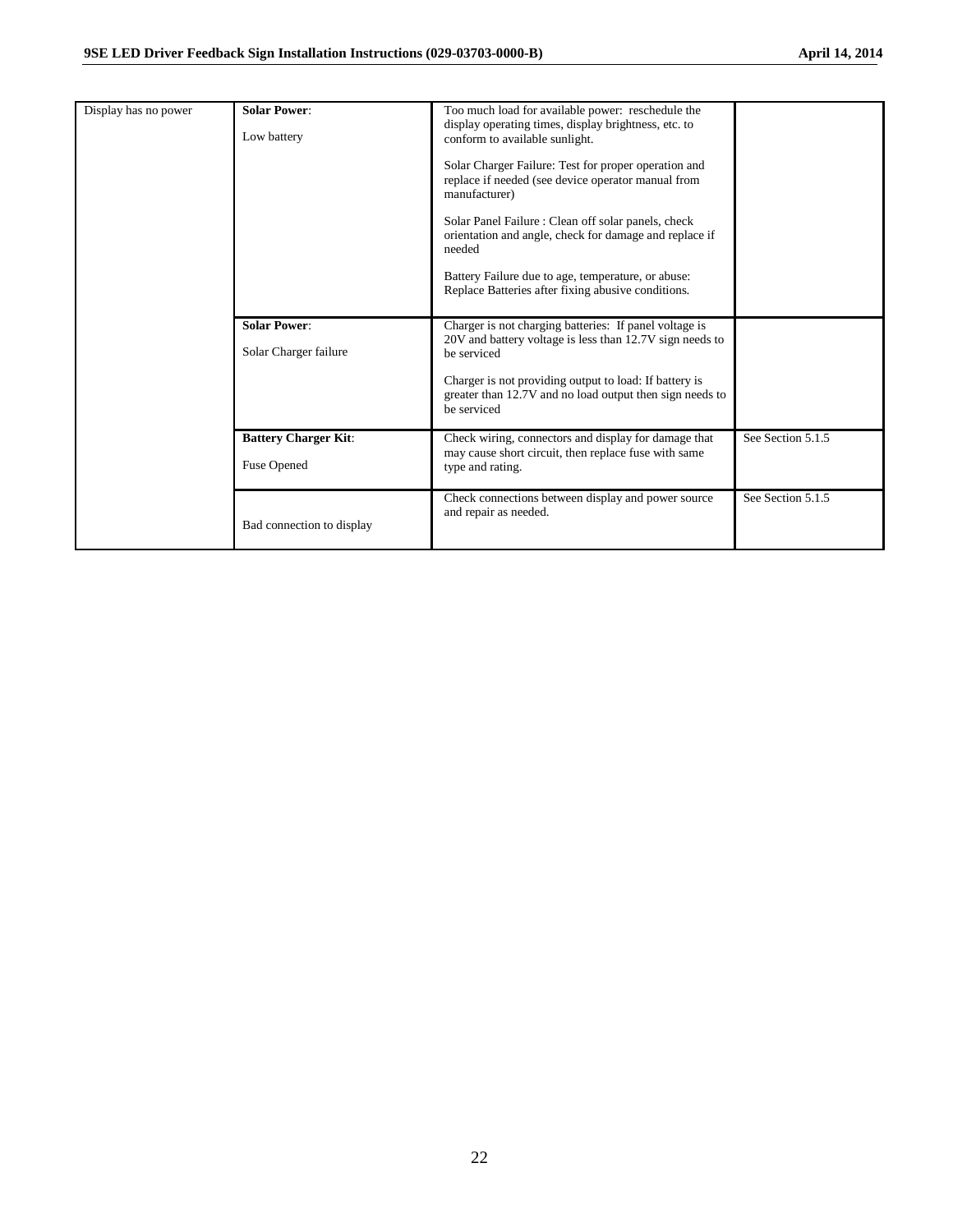

TraffiCalm Systems, a division of MOR Manufacturing, provides the following warranty for its traffic calming solutions whether sold directly by TraffiCalm or by an authorized TraffiCalm distribution partner.

### <span id="page-23-0"></span>**Warranty**

- TraffiCalm Systems warrants the product, excluding batteries, will be free of defect in materials and workmanship for a period of three (3) years beginning on the day the end user receives the product. Warranty is only valid if the product is ineffective for its intended purpose due to defects in materials or workmanship.
- Warranty is only valid if the product is installed, operated and maintained in accordance with the manufacturer's instructions and recommendations (available upon request).
- TraffiCalm's sole responsibility, and the purchaser's and users' exclusive remedy, shall be that TraffiCalm will furnish replacements for defective parts.
- Replacement parts will carry the unexpired warranty of the parts they replace.
- Claims made under this warranty will be honored only if TraffiCalm is notified of a failure within the warranty period, reasonable information requested by TraffiCalm is provided, and TraffiCalm is permitted to verify the cause of the failure.
- TraffiCalm assumes no liability for any incidental or consequential damages, in any way related to the product regardless of the legal theory on which the claim is based.

#### **This warranty does not cover damage resulting from:**

- o Accidents, vandalism, impact with a foreign object, or acts of God.
- $\circ$  Product modifications made by someone not authorized by TraffiCalm
- $\circ$  Failure of Customer to follow TraffiCalm's published operating instructions,
- o Failure to follow TraffiCalm's published site selection and installation instructions,
- o Removal or relocation of the unit,
- o Electrical work external to the unit, virus/hacker activity, and external computer errors.

THIS WARRANTY IS MADE IN LIEU OF ALL OTHER WARRANTIES AND CONDITIONS, EXPRESS OR IMPLIED, INCLUDING BUT NOT LIMITED TO THE IMPLIED WARRANTIES AND CONDITIONS OF MERCHANTABILITY.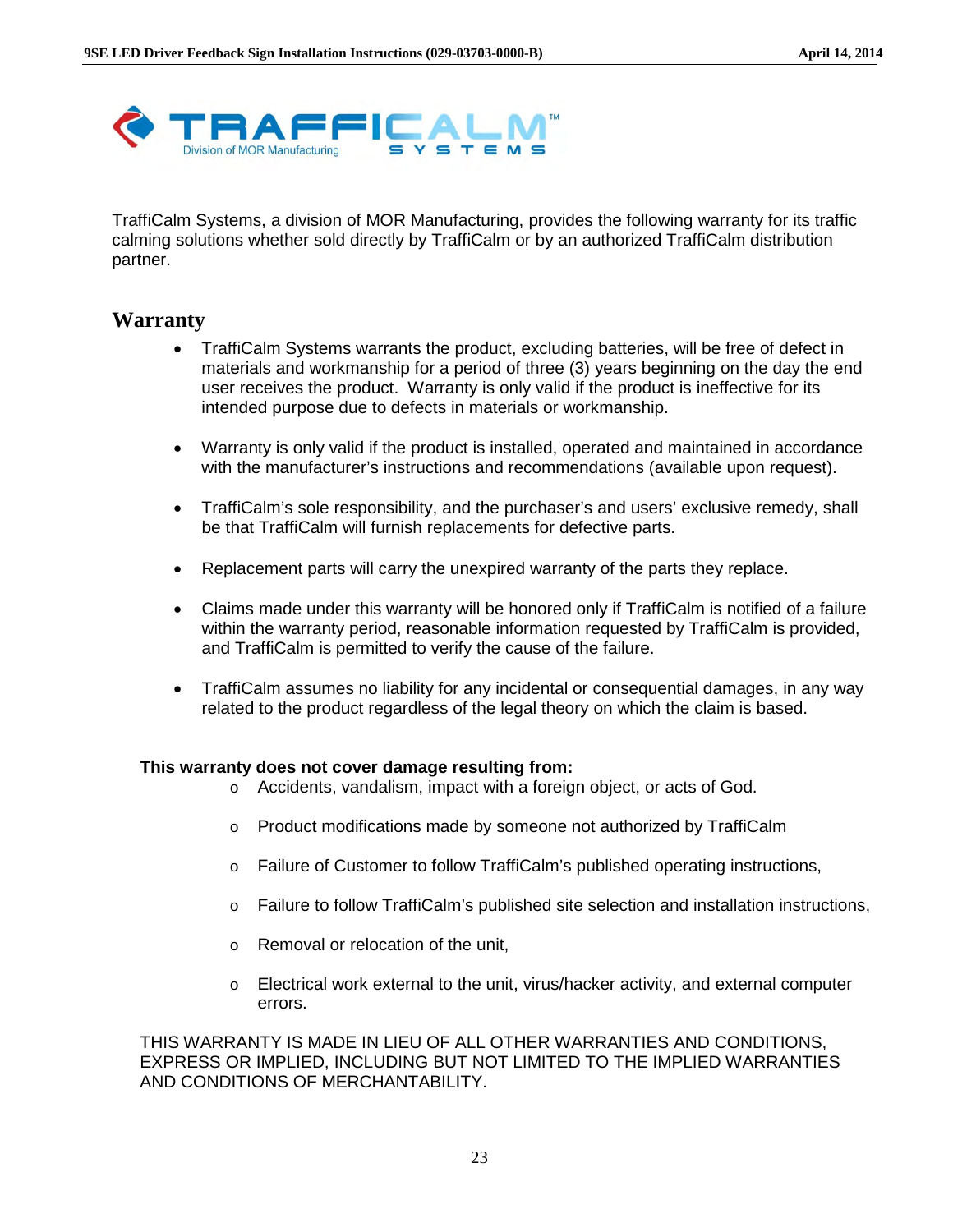E. 5676 Seltice Way ● Post Falls, Idaho 83854 ● 1-855-738-2722 ● support@trafficalmsystems.com

### <span id="page-24-0"></span>**Appendix A: 9SE DFB Drawing**



BACK OF SIGN<br>MOUNTING HOLE PATTERN